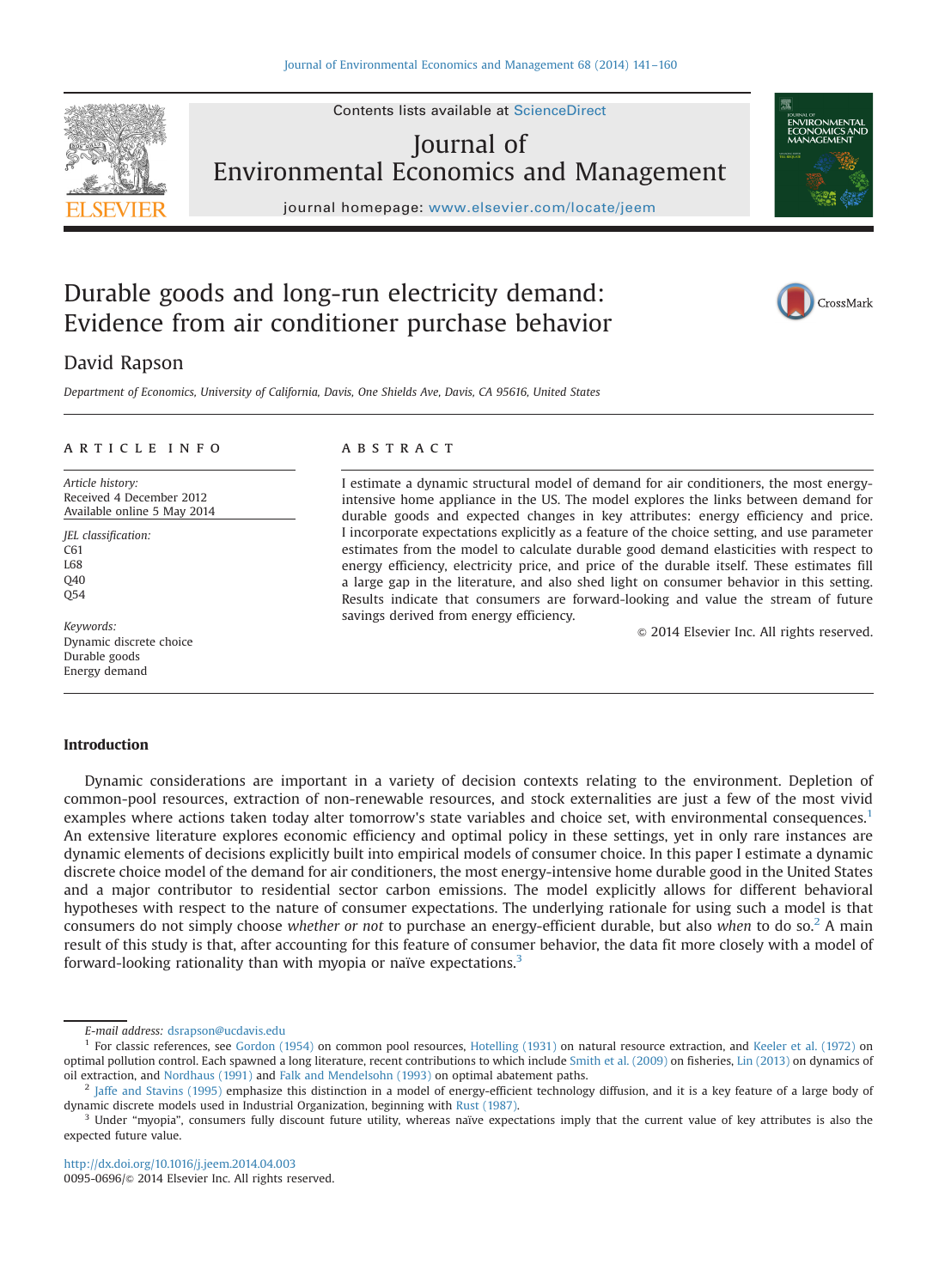The purpose of this paper is in part to advocate for the inclusion of dynamic discrete choice methods in the empirical toolkit for applied environmental economists. In addition, the application itself is relevant today given the urgent focus on choosing between environmental policy instruments to combat global climate change. With most energy-consuming durables, the full social cost of use is not internalized by the user. External costs of energy use include the harm generated from carbon emissions (climate change) and criteria pollutants (health effects of poor ambient air quality).<sup>4</sup> A common recommendation among economists is to impose a Pigouvian tax that aligns private and public costs. However, for reasons unrelated to economic efficiency, regulators are slow to embrace this solution. Instead, energy efficiency standards have been the most common tool that policy-makers use to reduce the external cost of energy use. It is thus reasonable to seek to quantify the extent to which these standards achieve their intended effect. As a first step to understanding whether efficiency standards reduce energy usage (a necessary but not sufficient condition for economic efficiency), one must understand how consumer demand responds to changes in energy efficiency, the relevant product attribute.

In the model, fully informed and rational consumers form expectations about future changes in key product attributes (e.g. energy efficiency and price), and time their purchases in order to maximize the present value of the associated stream of net benefits. During the period studied here (1987–2005), room air conditioners became 23 percent more efficient and 49 percent less expensive from 1987 to 2005, while central units became 27 percent more efficient and, depending on their size, between 14 and 49 percent less expensive. The dynamic framework encapsulates intensity-of-use (and the future stream of production costs that it implies) that varies with energy efficiency and energy prices. The model builds on dynamic discrete choice literature, drawing primarily on [Rust \(1987\)](#page-19-0).<sup>5</sup> Rust estimates the optimal replacement timing of bus engines, a decision that has several similarities to the timing of consumer durable good purchases. I use a repeated cross section of appliance purchase decisions which classifies air conditioners into vintages. The model is then extended to incorporate a wide gamut of observed consumer heterogeneity. Individual level data on demand makes the empirical approach similar to [Goldberg \(1995\),](#page-19-0) extended to include dynamic considerations.

I use structural parameter estimates from the model to calculate a variety of policy-relevant summary statistics, including the long-run elasticities of demand for air conditioners with respect to durable price, energy efficiency, and the price of electricity. In this and other environmental settings, estimates of these statistics help us to alleviate a scarcity in the empirical literature. The structural parameters are also then used to simulate the model forward under different assumptions about state variable transitions. In other words, I simulate policy counterfactuals which allow for predictions of environmental policy effectiveness. The counterfactuals reflect a Pigouvian tax, increases in average energy efficiency, and a durable good subsidy.<sup>6</sup>

I also use the model to generate suggestive evidence about the nature of inter-temporal consumer preferences. The discount rate is non-parametrically unidentified ([Magnac and Thesmar, 2002\)](#page-19-0), making it impossible to reliably estimate directly. However, one may compare model fit under various specifications as evidence of forward-looking behavior, which I do by comparing information criteria (AIC and BIC). I estimate the model under three behavioral hypotheses relating to consumer expectations over the paths of dynamic state variables (energy efficiency and AC unit prices). The rational expectations hypothesis assumes that consumers generate expectations over these variables that are ex post correct. At the opposite end of the dynamic behavior spectrum is the myopic consumer, who exhibits an infinite discount rate. Finally, the intermediate case modeled here is that of naïve expectations, under which consumers expect dynamic state variables to follow a random walk. These are admittedly extreme versions of the behavioral possibilities.

This study has five main qualitative findings. First, the model provides evidence that behavior governed by rational expectations fits the data better than behavior under the alternatives (myopic and naïve expectations). The difference in model fit is equivalent to roughly seven additional degrees of freedom. Second, consumers generally exhibit more elastic demand with respect to energy efficiency than with respect to either the durable price or the price of electricity. This is true for central AC units without exception, whereas efficiency-elasticity for room AC units is roughly the same as the electricity price elasticity in the short run. While economic theory dictates that consumers should respond symmetrically to changes in energy efficiency and electricity prices, I allow these effects to differ in the model. This is consistent with other energy demand studies<sup>7</sup> and is motivated by the observation that consumers actually appear to respond differently to economic incentives on these margins. Third, increases in the average energy efficiency of air conditioners raise air conditioner demand and lower overall energy consumption. Fourth, increased electricity prices lower current energy consumption but have a statistically weak negative effect on demand for air conditioner units. Fifth, lower air conditioner prices increase unit demand and slightly lower energy consumption because consumers replace old, inefficient units with newer, more efficient ones. Energy efficiency gains outweigh energy increases from first-time purchases and platform upgrades (from room to more energy-intensive central AC). These results are robust to a wide range of values of key parameter inputs.

Poor model fit under the myopia hypothesis combines with high estimates of the demand elasticity with respect to energy efficiency to suggest that consumers are forward-looking in the timing of their choice of durable. This deviates from

<sup>4</sup> There may also be information asymmetries leading to principal–agent problems, as estimated in [Gillingham et al. \(2012\).](#page-19-0)

<sup>5</sup> A similar approach has been used in the environmental literature to examine fishing location choice [\(Provencher and Bishop, 1997;](#page-19-0) [Smith, 2005](#page-19-0)).

<sup>6</sup> One might consider this study to be a demand-side analog to [Jaffe and Stavins \(1995\)](#page-19-0), who examine dynamic supply-side response to these same policy alternatives. They make the reasonable assertion that the long-run development and adoption of energy efficient technologies is inextricably linked to the extent of environmental protection induced by policy.

<sup>7</sup> E.g. [Hausman \(1979\)](#page-19-0) and [Bento et al. \(2009\)](#page-19-0).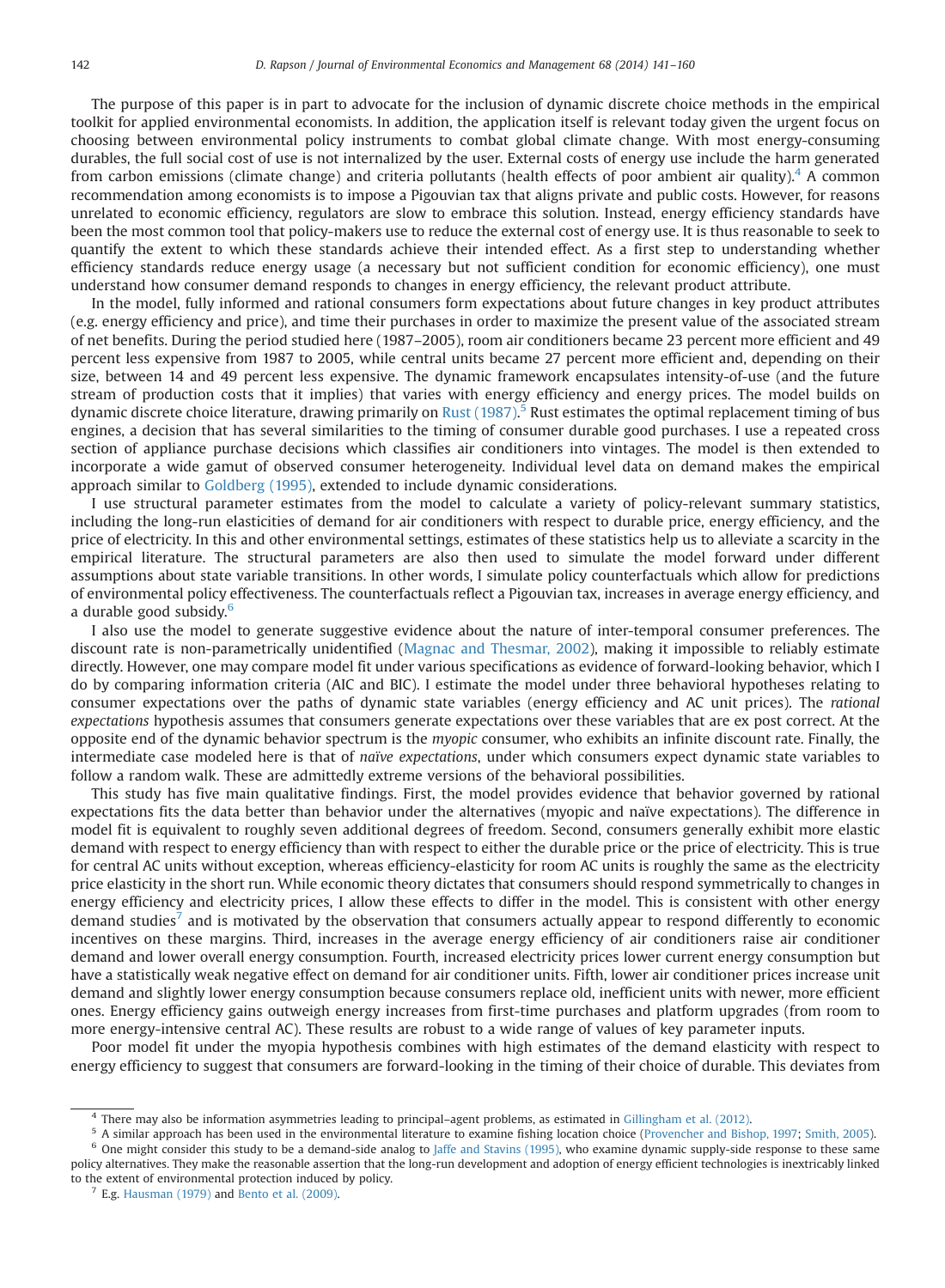the conventional view of consumers as myopic, although evidence of forward-looking behavior continues to mount.<sup>8</sup> If consumers did in fact discount the future entirely (or at a very high rate), they would be highly sensitive to the up-front durable price and less so to unit efficiency or electricity prices. This is because the latter two are a stream of future household production costs. However, results indicate that demand for air conditioners is own-price inelastic. Appliance price weakly influences the purchase decision, but not intensity-of-use thereafter. Electricity prices, on the other hand, strongly affect the intensity-of-use of durables, but less so the timing of purchases. While theory may lead to ambiguous predictions about the sign of the electricity-price elasticity of air conditioning unit demand, results here suggest that it is negative.

This study extends and contributes to the literature in two main ways. First, it extends models of demand for energyconsuming durable goods to reflect dynamic aspects of choice. [Dubin and McFadden \(1984\)](#page-19-0) and [Bento et al. \(2009\)](#page-19-0), for example, implicitly assume that the market for durables operates as a perfect rental market, allowing consumers to costlessly change attributes of their durables each period. In his seminal paper on consumer discount rates (also in the context of air conditioners), [Hausman \(1979\)](#page-19-0) takes a more direct approach to estimating the tradeoff between short-run air conditioner operating costs and the cost of buying a more energy-efficient unit. His analysis is conditional on the decision to purchase. Each of these analyses is thus better-suited to reflect short-run trade-offs. When we are interested in long-run outcomes, purchase timing (that is, the decision of whether to buy today or wait) may have important implications for the evolution of the stock of durables. Omitting these factors has the benefit of simplifying the analysis, but doing so risks creating an inaccurate representation of long-run effects of policies being considered. On the other hand, the added complexity comes at a cost: computation takes substantially longer than for reduced form approaches, and some relevant data must be discarded for computational parsimony.

The second contribution is a richer understanding of the nature of consumer choice, and in particular the availability of long-run demand elasticities which are important inputs to several vibrant strands of the environmental economics and policy literature. There are startlingly few empirical estimates of the elasticity of demand for durable goods, including home appliances, and those that exist use decades-old data. [Dale and Fujita \(2008\)](#page-19-0) review these studies, and add their own estimates for refrigerators, clothes washers and dishwashers. For room air conditioning, [Golder and Tellis \(1998\)](#page-19-0) apply a diffusion model to data on shipments from 1946 to 1962, and estimate the own price elasticity of demand to be  $-0.37$ .

My estimates of own-price elasticity for air conditioners are smaller – approximately  $-0.12$  for room units and  $-0.24$  for central air conditioners – and may be due to a number of potential factors, including different modeling choices (e.g. dynamics). The main point, though, is that the literature is bereft of estimates of these important statistics. Integrated assessment models, such as those used by the EPA and other institutions, require these elasticities as inputs, as do efforts to forecast climate change adaptation scenarios along the lines of [Auffhammer and Aroonruengsawat \(2011\)](#page-19-0) or [Mansur et al.](#page-19-0) [\(2008\)](#page-19-0). Long-run forecasting exercises such as these will be aided by a more accurate understanding of consumer behavior (e.g. long-run demand elasticities), and there is much room still to add to this effort.

## Data

The primary source of data for this study is the Residential Energy Consumption Survey (RECS), which is conducted every three or four years by the Energy Information Administration (EIA), a division of the U.S. Department of Energy. The sample includes five years of repeated cross-sectional data spanning 1990–2005.<sup>9</sup> The RECS data are rich in details about each household's appliance holdings, usage, and other characteristics. I augment the household data with market data on air conditioner prices and efficiency, which I obtain from industry associations and the Census Bureau's Current Industrial Reports.

The units of measure for  $E_{it} \in \{E_{it}^r, E_{it}^c\}$  are the energy efficiency ratio (EER) for room units and the seasonal energy ciency ratio (SEER) for central AC respectively. Each of these is a measure of the efficiency efficiency ratio (SEER) for central AC respectively. Each of these is a measure of the efficiency with which electricity entering the units (in kW h) is converted into cooling energy (British Thermal Units or BTUs). I use a sub-sample of the RECS data that is intended to isolate appliance choice decision on the part of households. I limit my sample to single-family, owneroccupied houses built before 1987. This eliminates all new construction and allows me to avoid having to disentangle choices about structural housing characteristics related to cooling and energy use (e.g. investment in insulation) from the AC platform choice. I also eliminate households whose owners recently moved.10 [Tables 1](#page-3-0)–[3](#page-4-0) summarize the RECS household data for the active sub-sample. There are significant differences in characteristics across geographic regions and between households with different air conditioning platforms. Ultimately, my preferred specifications use the entire US with the exception of California. California is consistently an outlier on energy policy. To avoid concerns that its inclusion would

<sup>8</sup> [Busse et al. \(2013\)](#page-19-0) show that consumers respond to high gas prices by purchasing more fuel-efficient cars.

<sup>9</sup> I use 1990, 1993, 1997, 2001, and 2005.

<sup>&</sup>lt;sup>10</sup> Similar exclusions are chosen by others using the RECS data, for example, [Brill et al. \(1999\).](#page-19-0) One might imagine that certain household considerations may be related to the timing of air conditioner purchases in a way that is inconsistent with the model of derived electricity demand that I develop here. For example, central air conditioning is standard in much new housing construction, and tenants often pay for electricity used for production with durables that are purchased by their landlord. The former confounds the determinants of appliance choice with other household decisions, and the latter de-couples the cost of appliance usage from the purchase decision.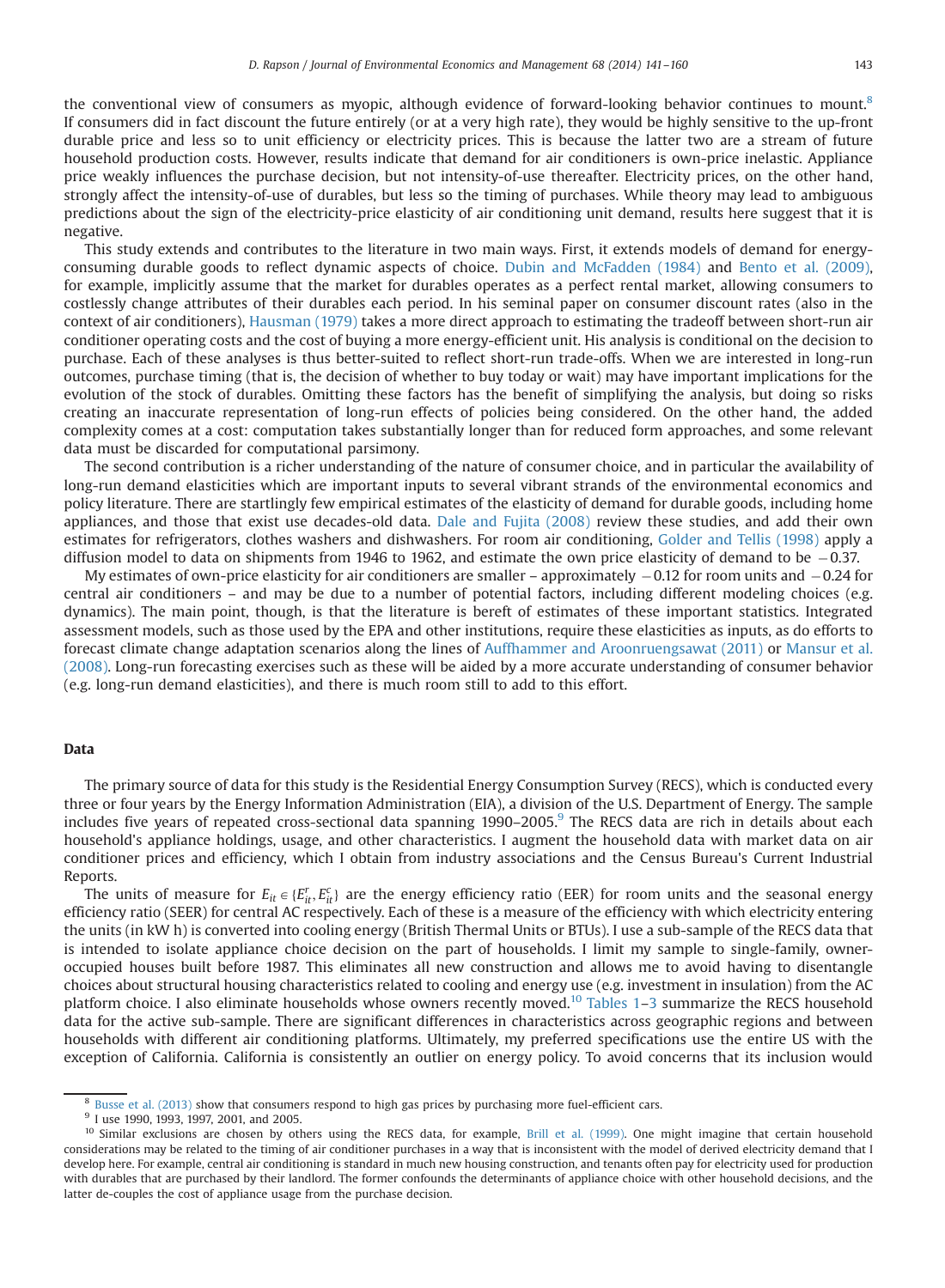#### <span id="page-3-0"></span>Table 1

|  |  |  |  | Summary statistics: RECS sub-sample (1990–2005). |  |
|--|--|--|--|--------------------------------------------------|--|
|--|--|--|--|--------------------------------------------------|--|

| Variable                          | All US   | US Non-CA | Northeast | Midwest  | South     | West      |
|-----------------------------------|----------|-----------|-----------|----------|-----------|-----------|
| Income                            | 48,595   | 47,860    | 57,341    | 45,324   | 44,184    | 52,996    |
|                                   | (36,081) | (35, 643) | (39, 127) | (32,200) | (34, 904) | (38, 285) |
| Square footage                    | 1864     | 1876      | 2029      | 1975     | 1747      | 1763      |
|                                   | (1019)   | (1028)    | (1062)    | (1081)   | (963)     | (944)     |
| Cooling degree days (65)          | 1369     | 1401      | 792       | 881      | 2147      | 1164      |
|                                   | (962)    | (977)     | (310)     | (352)    | (871)     | (1157)    |
| Electricity price (\$/kW h)       | 0.09     | 0.09      | 0.11      | 0.09     | 0.07      | 0.10      |
|                                   | (0.12)   | (0.13)    | (0.08)    | (0.22)   | (0.04)    | (0.06)    |
| Kilowatt hours used               | 11,865   | 12,235    | 9457      | 10,622   | 15,018    | 10,067    |
| Kilowatt hours used (AC only)     | (7444)   | (7543)    | (5906)    | (6788)   | (7878)    | (6820)    |
|                                   | 1815     | 1921      | 773       | 1225     | 3348      | 794       |
| Electricity expenditure           | (2251)   | (2299)    | (1107)    | (1293)   | (2679)    | (1625)    |
|                                   | 1026     | 1034      | 1065      | 892      | 1154      | 937       |
| Electricity expenditure (AC only) | (585)    | (584)     | (628)     | (483)    | (611)     | (567)     |
|                                   | 152      | 159       | 106       | 110      | 241       | 92        |
| Fraction of HHs: no AC            | (189)    | (192)     | (152)     | (123)    | (221)     | (172)     |
|                                   | 0.267    | 0.247     | 0.373     | 0.187    | 0.076     | 0.575     |
| Fraction of HHs: room AC          | 0.267    | 0.280     | 0.390     | 0.262    | 0.277     | 0.124     |
| Fraction of HHs: central AC       | 0.466    | 0.473     | 0.237     | 0.551    | 0.647     | 0.301     |
| N                                 | 11,261   | 10,491    | 2,423     | 2,971    | 3,669     | 2,198     |

Source: Energy Information Administration.

Standard deviations in parentheses. All dollar values normalized to year 2000.

#### Table 2

Summary statistics by year: US non-CA.

| Variable                         | 1990      | 1993      | 1997      | 2001      | 2005      |
|----------------------------------|-----------|-----------|-----------|-----------|-----------|
| Income                           | 50.978    | 41.317    | 46.069    | 52.062    | 45.920    |
|                                  | (39, 623) | (32, 371) | (34, 945) | (37, 637) | (28, 335) |
| Square footage                   | 1579      | 2083      | 1734      | 2150      | 1885      |
|                                  | (973)     | (1028)    | (772)     | (1198)    | (1022)    |
| Cooling degree days (65)         | 1300      | 1284      | 1212      | 1378      | 1464      |
|                                  | (925)     | (907)     | (968)     | (919)     | (911)     |
| Electricity price (\$/kW h)      | 0.06      | 0.06      | 0.08      | 0.10      | 0.13      |
|                                  | (0.08)    | (0.02)    | (0.03)    | (0.03)    | (0.04)    |
| Fraction of HHs: no AC           | 0.313     | 0.284     | 0.219     | 0.201     | 0.162     |
| Purchased room AC (last 2 yrs)   | 0.031     | 0.022     | 0.023     | 0.025     | 0.056     |
| Fraction of HHs: room AC         | 0.293     | 0.245     | 0.254     | 0.219     | 0.217     |
| Purchase central AC (last 2 yrs) | 0.045     | 0.051     | 0.054     | 0.064     | 0.070     |
| Fraction of HHs: central AC      | 0.319     | 0.398     | 0.450     | 0.491     | 0.496     |
| N                                | 2653      | 2464      | 2149      | 1754      | 1471      |

Source: Energy Information Administration.

Standard deviations in parentheses. All dollar values normalized to year 2000.

contaminate the analysis with systematic unobserved heterogeneity, I eliminate it from my preferred subsample. For this reason, I display statistics for this segment in the "US Non-CA" column of Table 1.

In my analysis, there are three platform types: central, room, and no AC. "Room" units refer to window and wall units, removable or permanent. "Central" units include unitary and split cooling systems. Unitary systems combine the condenser and air handling capabilities in a single casing, whereas split systems have separate indoor evaporator and outdoor condenser units. Households with central AC tend to have a higher income, have a larger home, live in a warmer climate, and have a lower electricity price than do houses without central air. One of the most important determinants of air conditioning demand is climate warmth, which here is captured by the variable cooling degree days  $(C)$ .<sup>11</sup> In general, households in warmer climates (i.e., higher number of cooling degree days) are more likely to own any air conditioner, and are more likely to have central AC. Due to these factors, it is not surprising that households with central AC spend 2.5 times as much per year on cooling electricity as their room-unit counterparts.

An appealing feature of the RECS data is household-specific electricity prices and usage. The EIA obtains actual utility bill data for each household, from which we know (among other things) the total kilowatt hours of electricity demand and the

<sup>&</sup>lt;sup>11</sup> Cooling degree days (C) is a common measure of climate warmth, where  $C = \sum_{i=1}^{365} \max(0, (high_i - 65))$ , an annual measure equal to the maximum of the difference between the daily bight temperature high, in degrees fabrep zero and the sum over each day of the difference between the daily high temperature, high<sub>i</sub>, in degrees fahrenheit and, in the case of the data used here, 65.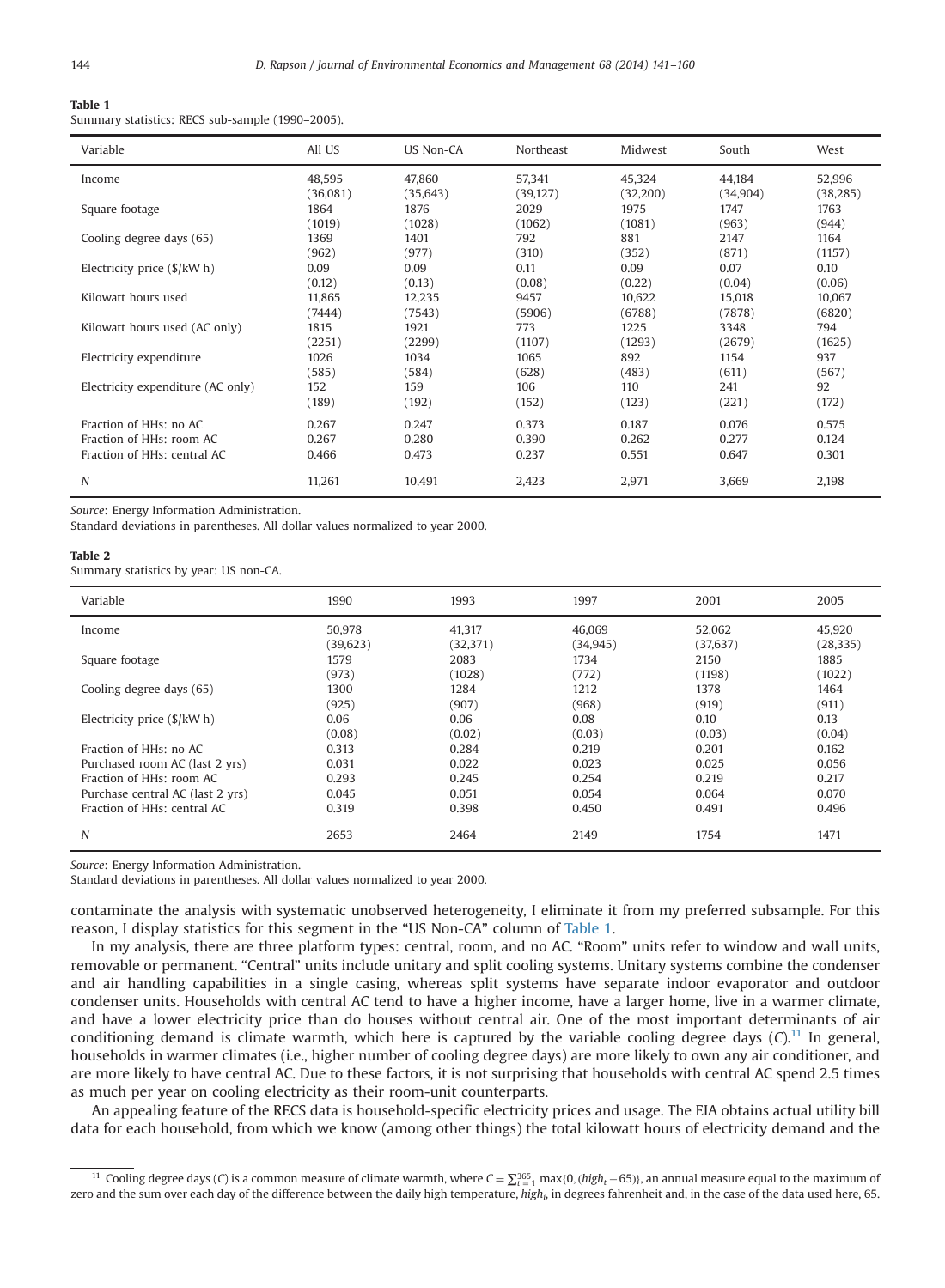<span id="page-4-0"></span>

| Table 3                                 |  |  |
|-----------------------------------------|--|--|
| Summary statistics by AC platform type. |  |  |

| Variable                          | All US    |           |            | US non-CA |          |            |
|-----------------------------------|-----------|-----------|------------|-----------|----------|------------|
|                                   | No AC     | Room AC   | Central AC | No AC     | Room AC  | Central AC |
| Income                            | 42,986    | 41,620    | 54,882     | 40,612    | 41,290   | 54,432     |
|                                   | (34, 356) | (33, 384) | (37,106)   | (32,069)  | (33,242) | (37,054)   |
| Square footage                    | 1778      | 1698      | 1986       | 1806      | 1703     | 1993       |
|                                   | (989)     | (976)     | (1037)     | (1007)    | (978)    | (1047)     |
| Cooling degree days (65)          | 869       | 1310      | 1639       | 890       | 1318     | 1661       |
|                                   | (790)     | (851)     | (988)      | (822)     | (858)    | (1002)     |
| Electricity price (\$/kW h)       | 0.10      | 0.09      | 0.09       | 0.09      | 0.09     | 0.08       |
|                                   | (0.08)    | (0.23)    | (0.04)     | (0.09)    | (0.23)   | (0.04)     |
| Kilowatt hours used               | 8334      | 10,479    | 14,252     | 8760      | 10,575   | 14,564     |
|                                   | (5512)    | (6592)    | (7795)     | (5775)    | (6639)   | (7844)     |
| Kilowatt hours used (AC only)     | 0         | 1206      | 2990       | 0         | 1228     | 3092       |
|                                   | $\Omega$  | (1421)    | (2422)     | $\Omega$  | (1435)   | (2450)     |
| Electricity expenditure           | 834       | 946       | 1158       | 851       | 949      | 1156       |
|                                   | (484)     | (543)     | (617)      | (488)     | (546)    | (612)      |
| Electricity expenditure (AC only) | 35        | 110       | 230        | 42        | 111      | 233        |
|                                   | (110)     | (137)     | (205)      | (120)     | (138)    | (208)      |
| N                                 | 5247      | 3002      | 3012       | 4959      | 2592     | 2940       |

Source: Energy Information Administration.

Standard deviations in parentheses. All dollar values normalized to year 2000.

dollars spent on electricity. These, in turn, yield an average electricity price. Further, the EIA provides estimates of the electricity used for various household services, including air conditioning.<sup>12</sup>

The electricity price reported in RECS is the average price per kilowatt hour, calculated by dividing electricity expenditures by the usage reported on household electricity bills. There is some measurement error in this variable, both because total expenditure includes some taxes and fees, and in some cases due to the existence of a block-rate structure. Where a block-rate structure exists, marginal electricity price is variable in the sense that increased usage may push a household onto a new, higher segment of the price curve. If consumers know where the kink points are in their price schedule, the quantity of electricity they use each month, and when the utility will visit to read the meter, this is a potential source of endogeneity for the econometrician when trying to find the causal effect of price on usage. This problem is not new, and generally econometricians select between two approaches. Either they limit the geographic scope of the study in order to obtain actual block-rate schedules (as in [Reiss and White, 2005](#page-19-0)), or they assume that to that extent consumers respond to price, they do so to average price, not marginal. This is the assumption made, for example, by [Dubin and](#page-19-0) [McFadden \(1984\),](#page-19-0) and is consistent with consumers having limited attention, or facing high information acquisition costs. This rationale is explored and supported by [Shin \(1985\).](#page-19-0) [Ito \(2014\)](#page-19-0) lends empirical support for the use of average prices in this setting.

Variation in the data that identifies purchase timing comes from responses about the age of households' air conditioners. For each household, the data report whether a new AC unit has been purchased within the previous two-year period. That is, if the AC unit is less than two years old, it is considered to be "new". The data do not report the AC model, nor are respondents asked the age of the AC platform that they replaced. To fully describe the state space at the time of purchase, one must model the household's AC characteristics before the purchase (the "originating state"). This procedure is discussed in the Model section.

I predict the originating state by using aggregate data on household transitions, conditional on pre-existing characteristics. While I cannot identify for a given household whether and what AC it had before a purchase, the data reveal the aggregate fraction of households in each state. Further, households that purchased an air conditioner previously had a finite number of potential originating states from which they made the decision to purchase. Households purchasing a new central unit were either replacing an old unit, in which case their originating state was characterized by central AC, or switching to a central AC platform from room AC. I use estimates of these transition probabilities to match the data in the structural model optimization.13 I discuss the role of transition paths in detail in the Model section.

I augment the RECS data with information about the prices and efficiency of room and central air conditioning units. The RECS data include information only about the age and type (room versus central) of air conditioner, but nothing to identify the model type or efficiency. As a result, I use a vintage approach to assigning air conditioner attributes. Using the age of the air conditioner in each household, I assign the sales-weighted average efficiency of units sold during that period to the household. As such, I require data on annual average energy efficiency, price, and quantity sold.

 $12$  The state variables in my model are also likely included in the EIA estimation procedure. This is of course not ideal, but is unavoidable.

<sup>&</sup>lt;sup>13</sup> See the Appendix for details.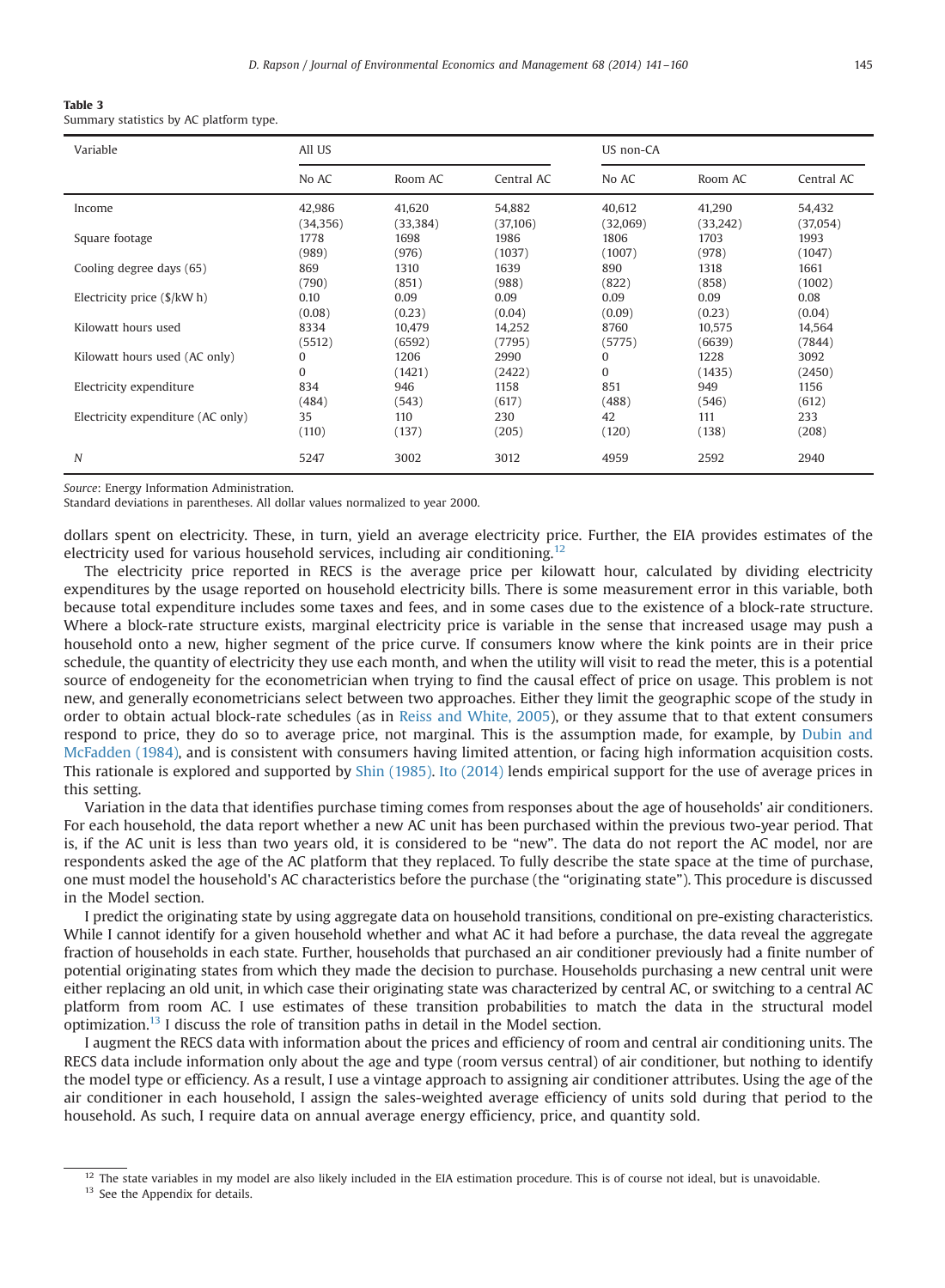<span id="page-5-0"></span>

Fig. 1. Room AC price and energy efficiency. Notes: Prices normalized to year 2000 dollars. Energy efficiency is sales-weighted. SEER equals the ratio of cooling output in BTU to the power consumption in W/h, evaluated over an entire season. EER is a cooling rate equal to BTU h/W, evaluated at an outdoor temperature of 95 degrees.

Room unit prices and efficiency are available from the Association of Home Appliance Manufacturers (AHAM). These data include U.S. sales-weighted retail prices and efficiency over the period 1987–2005. Fig. 1 shows the path of these variables over time. Of particular note is the increase in energy efficiency accompanied by a decrease in the price per unit. It is standard for energy efficiency to be measured differently for room versus central units. Room units are assigned an Energy Efficiency Rating (EER) and central units are assigned a Seasonal Energy Efficiency Rating (SEER).<sup>14</sup>

The data for central air conditioners come from two sources. The U.S. Census provides sales-weighted manufacturing prices and the Air Conditioning and Refrigeration Institute (ARI) provides energy efficiency. The Census publishes central AC prices in their Current Industrial Reports. While ideally retail prices for these units would be available, those data do not exist. Central units are generally not sold through retail channels; rather, they are often included as part of a contractor package with installation and any required dwelling unit retrofitting. [Fig. 2](#page-6-0) shows the evolution of price and energy efficiency for central units of various sizes.<sup>15</sup> As in [Hausman \(1979\),](#page-19-0) I assume that size (BTU capacity) is exogenously determined by households, primarily by household square footage.

A noteworthy aspect of [Fig. 2](#page-6-0) is the jump in central unit efficiency in 1992, which provides much of the exogenous variation in efficiency that identifies model parameters. The timing of this increase corresponds to the implementation of federal energy efficiency standards that were passed into law as the National Appliance Energy Conservation Act of 1987. It mandated a minimum energy efficiency requirement for twelve types of household appliances to be implemented in 1992. In the five years between the law passing and coming into effect, efficiency of room units increased to the level of the standard so that by 1992 the regulation was non-binding. Growth in central unit SEER was not as rapid, forcing a larger jump in 1992. This event provides exogenous supply-side variation and helps us to identify demand for efficiency. The absence of a concurrent price jump for central AC suggests that the efficiency increase was not accompanied by proportional cost increases.<sup>16</sup>

[Fig. 3](#page-6-0) shows that the fraction of households with central AC increased significantly in the period around and after 1992. This is suggestive of consumer appetite for energy efficiency, particularly with respect to central AC. The model explores this relationship.

## Model

I estimate a discrete-time, infinite-horizon dynamic consumer optimization problem. Embedded in this discrete choice framework is a continuous decision about household production, where the durable good can be combined with other inputs to generate a flow of utility from cooling services. Consumers each period face the choice of whether to purchase (at most) one unit of a durable good, and the quantity of household production. Conditional on the installed durables, households determine their level of production, which serves as an input to solving their dynamic discrete choice problem. If a household makes

<sup>&</sup>lt;sup>14</sup> SEER equals the ratio of cooling output in BTU to the power consumption in W/h, evaluated over an entire season. EER is a cooling rate equal to BTU h/W, evaluated at an outdoor temperature of 95 degrees.

<sup>15</sup> The categories C1–C8 correspond, respectively, to units with kBTU/h of under 33, 33–39, 39–44, 44–54, 54–65, 65–135, 135–185, 185–250.

<sup>&</sup>lt;sup>16</sup> Engineers cannot point to a single technological development that could account for these changes. A common hypothesis among them, however, is that the 1992 efficiency standards caused manufacturers to focus on improving energy efficiency, and that these efforts combined to reduce cost while also achieving compliance under the regulation. For example, adding wrinkles to the heat exchanger material increased efficiency while also allowing manufacturers to use thinner metal. The thinner metal in turn improved efficiency, and cost less. There were also many motor improvements, such as moving to a two-speed system (which yields large efficiency increases). Fan blade design also improved. This allowed more air to move with less power, which in turn meant that the fan could be made smaller (another cost improvement).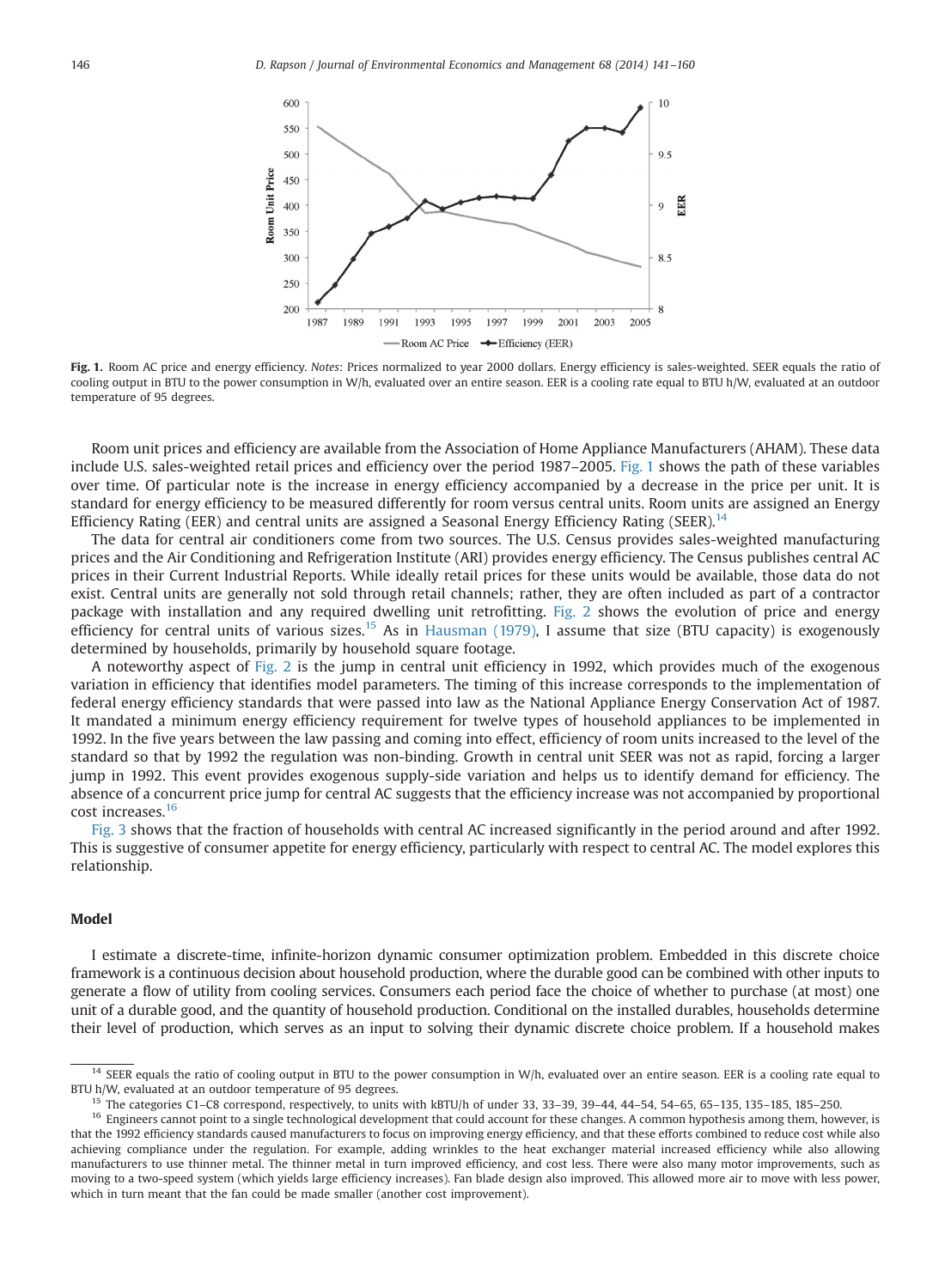<span id="page-6-0"></span>

Fig. 3. Evolution of AC stock: 1990-2005. Note: This statistics are derived from the weighted subsample of each repeated cross-section, as described in the Data section.

a purchase, its stock of the durable is augmented according to the characteristics of the good. Since characteristics of the durables for sale in the market change over time, households may elect to defer their purchase until technology has progressed. Each period, they choose between doing nothing (i.e., wait to purchase in a future period), buying a room AC unit, or installing/ replacing the central AC unit.

Each durable good is characterized by three state variables: platform type  $(Z_{it})$ , energy efficiency  $(E_{it})$ , and prices of a room or central AC units ( $P_t^r$  and  $P_t^c$  respectively). Platforms available to consumers include non-adoption, three levels of room air conditioners corresponding to their number of units, and central air conditioning  $(Z_{it} \in \{0, r_1, r_2, r_3, c\})$ . These states are mutually exclusive.<sup>17</sup> The productive potential of durables persists across periods, but depreciates deterministically. There are no secondary markets, and no transaction costs of purchasing in the primary market (beyond, of course, the unit price itself). In this model, there is free disposal and the scrap value of the durable is zero.

Household  $i$  in time  $t$  can be thought of as residing at a point in a multi-dimensional state space defined by their household characteristics (including characteristics of installed durables), and the characteristics of products available for purchase in the market. Market characteristics are denoted by  $\Omega_{it}$ ; housing characteristics by  $X_i$ ; and endogenous state variables, which characterize their air conditioning appliance stock, by  $Z_{it}$  and  $E_{it}$ . Market characteristics,  $Ω_{it}$ , include air conditioner unit prices and energy efficiency of units available for purchase at time t. I assume that elements in  $X_i$  are exogenous and constant: electricity prices, income, household square footage and cooling degree days.

Each period in the model corresponds to a duration of two years. At the beginning of each period, consumers have an installed stock of the durable good (as determined by decisions in previous periods, and depreciation), and exhibit other household characteristics. Since I observe these variables for a single year (the final year of the two-year period), there is an implicit assumption that the value of these variables is roughly constant within the period. Consumers face the choice of whether to buy one unit of the durable good. They have perfect information about product characteristics, and may alternately choose to consume a perfectly divisible numeraire good (money).

<sup>&</sup>lt;sup>17</sup> In the data, some households have both room and central air conditioners concurrently. However, only 2.3 percent of households in the RECS sample fall into this category. These households have very low average usage of their room AC units (1.2 on a scale of 0–4, where 1 indicates "turn on only a few days or nights each year"), so I model them as though they own and use central AC exclusively.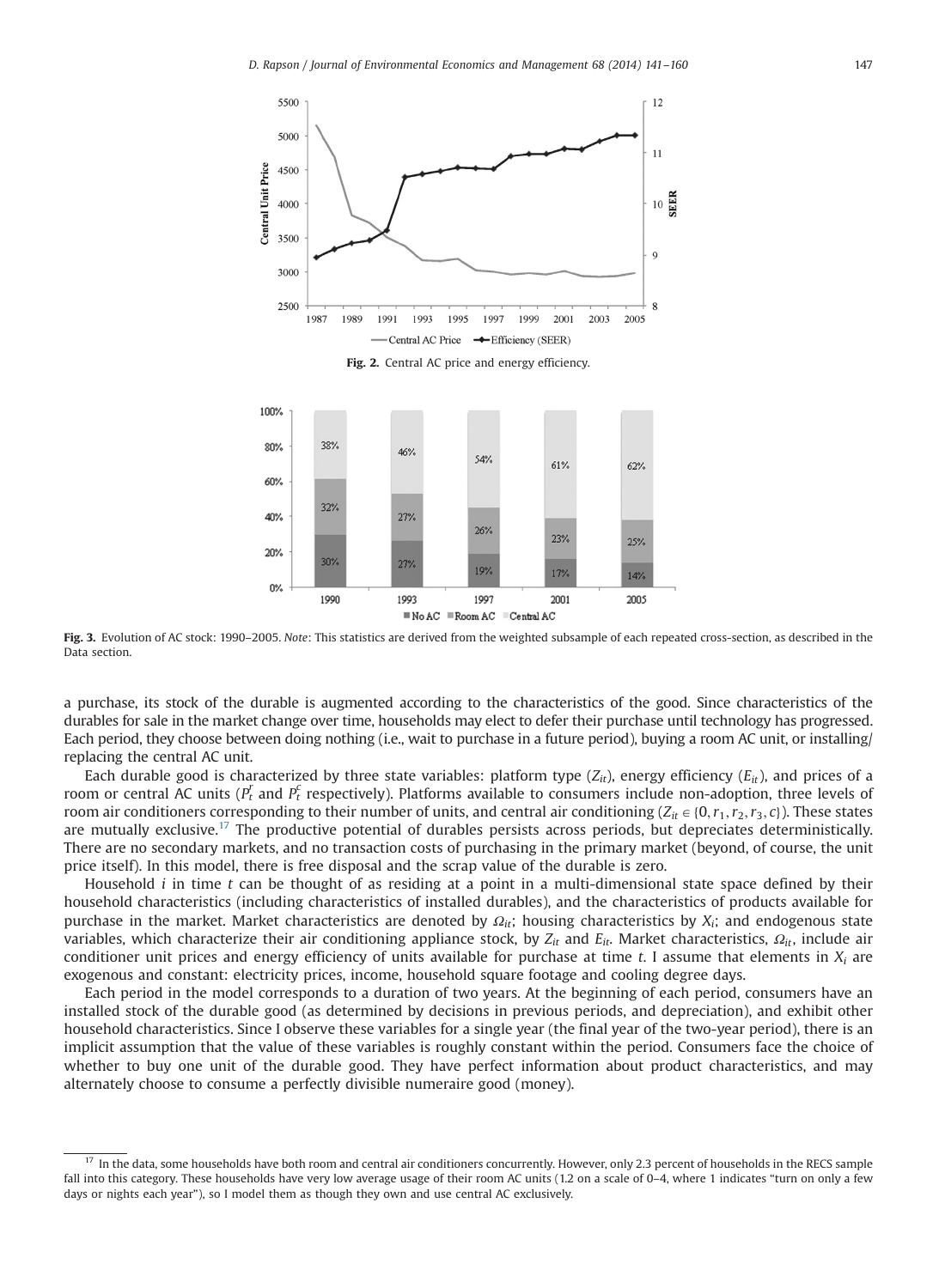#### Household production

Households combine electricity with their air conditioners to produce cooling. Households anticipate their derived demand for cooling electricity under each potential AC purchase choice, then select the utility-maximizing option. Utility,  $u_{it}$ , is a function of cooling utility,  $\delta_{it}$ , cooling-related electricity expenditures,  $p_{it}^e k_{it}$ , AC unit purchase costs,  $P_t^i$  (where  $j \in \{r, c\}$ , and an idiosyncratic shock,  $\varepsilon_{it}$ . The choice variables here are  $k_{it}$  derived electricity demand for cooling production, and  $a_{it}$ , the action embodied by the discrete air conditioner purchase decision

$$
u_{it}(k_{it}, a_{it}) = f(\delta_{it}(k_{it}, a_{it}), p_{it}^e k_{it}, P_{t}^j, \varepsilon(a_{it}))
$$
\n
$$
\tag{1}
$$

where

$$
k_{it} = k_{it}(X_i, Z_{it}, E_{it} | a_{it})
$$
  

$$
a_{it} = a_{it}(X_i, Z_{it}, E_{it}, \Omega_{it})
$$

The kilowatt hours of electricity used for cooling,  $k_{it}$ , is closely linked to both intensity-of-use and the energy efficiency of the installed air conditioning platform. In each period consumers may choose to alter efficiency by purchasing a new unit. The consumer's action, a, may include the choice of making no purchase  $(a=0)$ , purchasing a room unit  $(a=1)$ , or purchasing a central unit (a=2). Specifically, a comes from a choice set,  $a \in A(Z_{it})$ , where combinations of the available subcollection of  $A(Z_{it}) \in \{0, 1, 2\}$  differ based on the installed air conditioner platform,  $Z_{it}$ . These differences conform to the restrictions placed on household transitions and imply that not all actions are part of  $A(Z_i)$  for every household. Those with central AC, for example, are restricted from purchasing a room unit, which yields  $A(c) = \{0, 2\}$ . The option not to buy,  $a=0$ , is available to all households at all times.

One component of flow utility,  $\delta_{it}$ , is derived primarily from climatic comfort,  $T_{it}$ , which can be thought of as a negative function of the temperature difference between the achieved temperature and the household's conceptual "bliss point". Flow utility is also derived from unobservable attributes of the air conditioner platforms themselves, factors which may include humidity reduction, noise, aesthetics, seasonal installation and storage costs, and maintenance expenses. In a linear specification, these could enter  $\delta_{it}$  as platform dummies (D<sup>r</sup> and D<sup>c</sup>), though they could enter in a more flexible way.

Over long time periods, cooling degree days,  $C_i$ , reflect the "hotness" of climate relative to 65 degrees.<sup>18</sup> I assume that it also equals the desired level of cooling that a household living in that climate would want to produce. Where  $C_{it}$  is the amount of cooling produced by household  $i$ , I define  $T_{it}$  as

$$
T_{it}(C_i, k_{it}) = -\left(C_i - \widehat{C_{it}}(k_{it})\right) \tag{2}
$$

with

$$
\widehat{C}_{it}(k_{it}) = r^j k_{it} E_{it}/S_i. \tag{3}
$$

The effectiveness with which this energy is converted into cooling is increasing in  $E_{it}$ , the energy efficiency of the AC unit, and  $\gamma^j$ , the platform-specific factor,  $S_{it}$ , and decreasing in the square footage of living space being cooled. The specification in (3) assumes that cooling output (in BTUs) is converted into degree-days of cooling at a rate inversely proportional to the square footage of the area being cooled.

The factor  $\gamma^j$  converts  $k_{it}E_{it}/S_{it}$  from a measure of BTUs of cooling production per square foot of cooling area into cooling degree days. It is specific to the AC platform being used by household *i*, where, again,  $j \in \{r, c\}$  corresponds to room or central. Household characteristics such as quality of insulation, humidity, heat transfer capability, number of windows, and use of space may cause there to be differences in γ<sup>*i*</sup> between households. Further, differences may exist between air conditioning platform types. There are at least two reasons to believe that  $\gamma^c < \gamma^r$ . Cooling energy is lost when transmitted via ducts, which are never perfectly insulated. Additionally, central AC concurrently cools multiple rooms in a home, regardless of their occupancy. Multiple room units distributed across these rooms would result in less wasted cooling if used only when needed. That is, the first best level of cooling can only be achieved via the use of room units unless every room in the structure is occupied.<sup>19</sup> In the base empirical specification I set  $\gamma^c = 0.7\gamma^r$ , and later show that my results are robust to changes in this assumption changes in this assumption.

In combination, Eqs. (1)–(3) imply a framework for deriving  $k_{it}$ , the conditional demand for (cooling) electricity. The choice variable is  $k_{it}$ , the kilowatt hours of electricity used,

$$
k_{it} = \underset{k}{\text{argmax}} \, u_{it} \, (k_{it} | a_{it}), \tag{4}
$$

where it is recognized that the optimal choice of  $k_{it}$  is conditional on the action,  $a_{it}$ , chosen by the household.

In the results that follow, I allow for a flexible functional form for the derived demand equation and allow for a broad interpretation of the relationship between  $k_{it}$  and each of the relevant state variables. The first-stage regression takes a linear form, relating  $k_{it}$  to a second-order polynomial function,  $\phi^j$ , of the state variables separately for each type of air

<sup>&</sup>lt;sup>18</sup> Recall that cooling degree days (C) are calculated according to  $C = \sum_{t=1}^{365}$  max{0, (high<sub>t</sub> – 65)}.

<sup>&</sup>lt;sup>19</sup> I thank Mark Modera, Director of the UC Davis Western Cooling Efficiency Center, for these observations.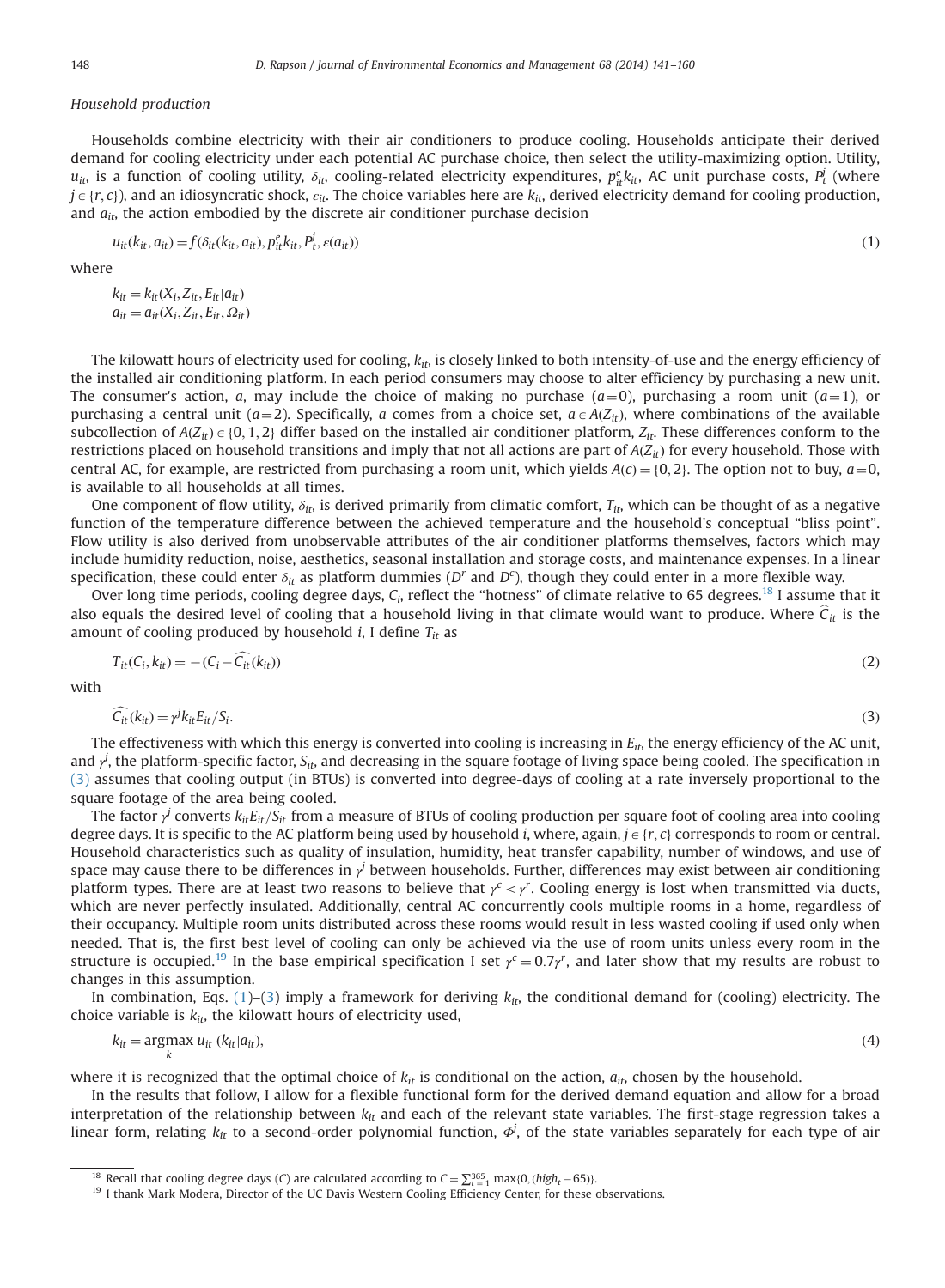<span id="page-8-0"></span>conditioning platform

$$
k_{it}^{c} = b_{0}^{r} + b_{E}^{r} E_{it}^{r} + b_{\phi}^{r} \varphi_{it}^{r} + \epsilon_{it}^{r}
$$
  
\n
$$
k_{it}^{c} = b_{0}^{c} + b_{E}^{c} E_{it}^{c} + b_{\phi}^{c} \varphi_{it}^{c} + \epsilon_{it}^{c}
$$
  
\n(6)

I perform this regression separately for households with room units and central. The arguments of functions  $\phi^j$  include household income, square footage, CDD,  $p^e$ , and in the case of households with room air conditioners, dummy variables for the number of units. The parameter estimates from these regressions are used to  $p$ redict  $k_{it}$ , which vary with household characteristics and with the installed air conditioner platform. Using the estimate  $k_{it}$  one can calculate  $C_{it}$  and, in turn,  $T_{it}$ 

#### Durable good purchase decision

I assume that utility is log-linear in cooling utility,  $\delta_{it}$ , and AC-related expenditures,  $p_{it}^e k_{it}$  and  $P_t$ . This yields the following functional forms:

$$
u_{it}(\hat{k}_{it} | a_{it}) = \begin{cases} \delta_{it}(\widehat{k_{it}}) + \alpha_1 \ln(p_{it}^e \widehat{k_{it}}) + \varepsilon_{it} & \text{if } a_{it} = 0\\ \delta_{it}(\widehat{k_{it}}) + \alpha_1 \ln(p_{it}^e \widehat{k_{it}} + P_t^r) + \varepsilon_{it} & \text{if } a_{it} = 1\\ \delta_{it}(\widehat{k_{it}}) + \alpha_1 \ln(p_{it}^e \widehat{k_{it}} + P_t^c) + \varepsilon_{it} & \text{if } a_{it} = 2 \end{cases}
$$
(7)

and

$$
\delta_{it} = \alpha_2 \ln T_{it} (\tilde{k}_{it} | a_{it}) + \alpha_3 D_{it}^r + \alpha_4 D_{it}^c \tag{8}
$$

Upgrading one's air conditioning holdings changes derived electricity demand differently for households with room versus central units. In the case of room units, purchasing an additional unit affects electricity use through increased energy efficiency and through the presence of an additional AC unit. Electricity use for central AC changes only through the difference in energy efficiency.

Eqs. (7) and (8) imply a theoretical relationship between the state variables and  $k_{it}$ , but this relationship does not have an adequately simple reduced form. However, the flexible first-stage regression described above is intended to approximate the essential aspects of the relationship. The utility from cooling of those with no AC (the "outside option" in this model) is equal to  $(-\alpha_2 \ln C_i)$ , reflecting the fact that households with no air conditioning experience lower utility in warmer climates. I further normalize the flow utility of the outside option to zero, which is standard in the literature and necessary for convergence of the estimator. In the specification outlined in (7) and (8) above, there are four structural parameters to estimate:  $\alpha_1$ ,  $\alpha_2$ ,  $\alpha_3$ , and  $\alpha_4$ .

When a household considers purchasing a new appliance, it implicitly predicts its well-being under each scenario: buying and waiting. This creates an empirical challenge since each household's electricity usage,  $k_{it}$ , is observed in the data under only one of the potential decision scenarios for each household. To remedy the lack of complete data,  $k_{it}$  must be estimated under the unobserved alternatives, which can be done using the results of the household production optimization above (which predicts optimal cooling and electricity usage conditional on household attributes).

Another challenge inherent to modeling household air conditioning demand is capturing the essential features of transition paths between platforms while still maintaining computational feasibility. I do this by constraining the potential transitions available to households in the model. Those starting with no AC first must visit the room AC state before entering the central AC state. Given the data exclude new construction, it is unlikely that a household desiring cooling services would jump straight to a central AC retrofit of the home without first availing itself of a simple, inexpensive, and timely option of purchasing a room unit. The model also constrains households to purchase only one AC unit in a single period. The maximum number of room units allowed in the model is three.<sup>20</sup> Households that have already adopted central AC have the choice of replacing their current unit with a new one or doing nothing. This restriction is common in the discrete choice literature, and makes the model tractable while still allowing for a rich set of stock evolution patterns.

I assume that all units are purchased new, are infinitely lived, and that there are no maintenance expenses. Further, I assume that AC units experience an annual efficiency deterioration of  $\rho = 0.01$ .<sup>21</sup> The advertised energy efficiency of a given air conditioner is measured under optimal operating conditions while brand new. Over time, even if optimal external conditions are achieved (which is rare), efficiency deteriorates. The cooling fluid that is used and re-used in the cooling cycle may leak, the heat transfer surface (which mobilizes the cooling created by evaporating the cooling agent) can become dirty over time, and the compressor pistons wear. All of these may lead to reduced cooling efficiency. This deterioration implies that older units use more electricity to generate a given amount of cooling than new units. This holds even if there was no technological advancement improving energy efficiency over time. Scrappage is assumed to be costless and in this model there is no distinction between allowing a unit to lay idle or physically disposing of it.

<sup>&</sup>lt;sup>20</sup> A mere 2.3 percent of households in the data have more than three room units.

 $^{21}$  I thank HVAC engineers Jim Crawford (Trane) and Donald Karner for their assistance with reaching this figure, and for their patience while explaining the intricacies of heat transfer to me.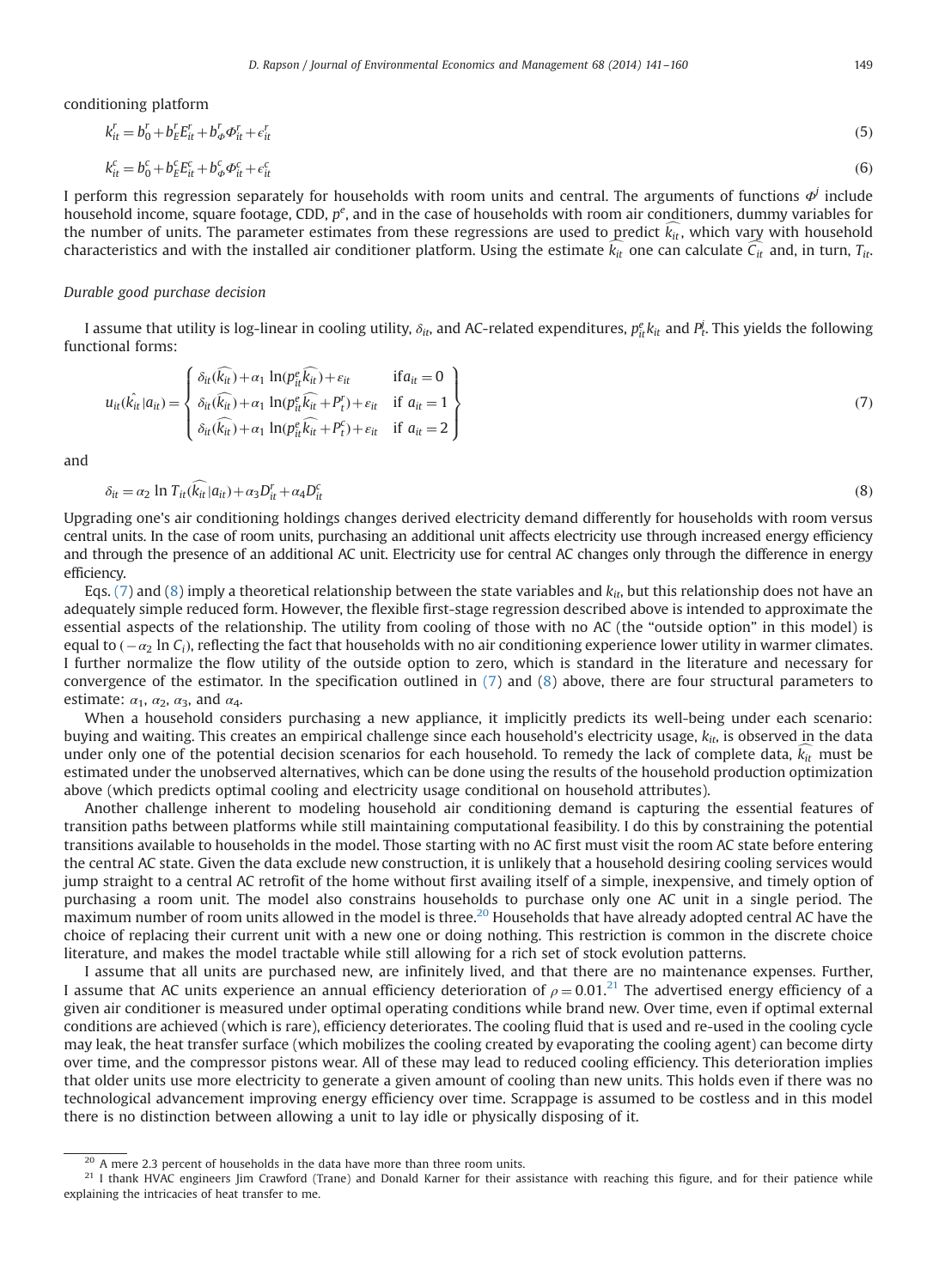<span id="page-9-0"></span>Consumers determine whether or not to purchase a new air conditioner according to a forward-looking value function that can be represented in Bellman form:

$$
V(\varepsilon(Z_{it}), X_i, Z_{it}, E_{it}\Omega_{it}) = \max_{a_t \in A(Z_{it})} \{ u(a_t, k_{it}) + \beta E[V(\varepsilon_{i,t+1}(a_t), X_i, Z_{i,t+1}, E_{i,t+1}(a_t), \Omega_{i,t+1}) | \Omega_{i,t} ] \}
$$
(9)

where  $\beta$  is the consumer discount factor (assumed to be 0.9 in the estimation) and  $\Omega$  is assumed to follow a first order Markov process. As observed by [Rust \(1987\)](#page-19-0) and others, the solution to this value function requires integration over the realizations of two random variables:  $\varepsilon_{it} = \varepsilon(Z_{it})$  and  $\Omega_{it}$ . I follow [Rust \(1987\)](#page-19-0) in assuming "conditional independence" between these two variables, which is satisfied implicitly by assuming that  $\varepsilon_{it}$  is iid Extreme Value Type I. One can then separately consider the expectation of the value function conditional on unobservables,  $\varepsilon_{ir}$ . Let this term be defined as

$$
EV_i = \int_{\varepsilon_i} V_i(\varepsilon_i, X_i, \Omega_i, Z_i, E_i | \alpha) dF_{\varepsilon}.
$$
\n(10)

Expressing EV<sub>i</sub> in this way allows it to be computed as a fixed point of a separate contraction mapping, as shown in (11). I solve for the fixed point using successive approximations, with convergence assumed when the maximum difference falls below the threshold  $10^{-9}$ <sup>22</sup>

$$
EV_i = \ln\left(\sum_{a \in A(Z_i, E_i)} \exp(u(a, k_i) + \beta E[EV_i(a)|X_i, \Omega_i, Z_i, E_i, \alpha])\right).
$$
\n(11)

Having solved for the value function,  $EV_i$ , the postulated distribution of  $\varepsilon_i$  enables one to write the probability of each action in a household's choice set as a standard logit probability:

$$
\widehat{p}_{it}^{\tilde{a}}(\alpha) \equiv \widehat{p}_{it}^{\tilde{a}}(EV_{i}) = \frac{\exp(u(\tilde{a}, k_{i}) + \beta E[EV_{i}(\tilde{a})|X_{i}, \Omega_{it}, Z_{it}, \alpha])}{\sum_{a \in A(Z_{it})} \exp(u(a, k_{i}) + \beta E[EV_{i}(a)|X_{i}, \Omega_{it}, Z_{it}, \alpha])}.
$$
\n(12)

Since all  $a \in A(Z_{it})$  are mutually exclusive and exhaustive, the probability of a household choosing not to buy is

$$
\widehat{p}_{it}^0(\alpha) = 1 - \sum_{a \in A(Z_{it})^{-0}} \widehat{p}_{it}^a(\alpha).
$$

The probabilities calculated in this way are associated with stylized households whose characteristics are a result of a variable discretization. Following the methodology outlined in [Rust \(1987\),](#page-19-0) I discretize the state space into a finite number of bins, the values in which span the range of the variables in my sample and any forecast range that is being considered. I discretize cooling degree days and electricity price into four bins, energy efficiency (separately for new units and existing), AC purchase prices, and house square footage into three, and income into two. There are thus 96 different household "types" in static variable space  $(4 \times 4 \times 3 \times 2$  for CDD, electricity price, square footage, and income, respectively). The dimension of each household's dynamic state space depends on its endowment of air conditioner platform. Households with no AC have 9 potential price and efficiency states that correspond to a purchase of room AC  $(3 \times 3$  for efficiency and price of room unit). Households with one or two room ACs reside in one of the existing-AC efficiency bins, and can purchase either another room AC or a central unit of a given price and efficiency. Thus there are  $108 (=2^*3^*(3^*3 + 3^*3))$  possible stylized households<br>of this kind. Households with three room units are constrained to purchase only central AC, an of this kind. Households with three room units are constrained to purchase only central AC, and thus can reside in one of the 27 bins. The state space of households with central AC also has 27 bins. The total state space thus has a dimension of 16,416  $(=96*(9+108+27+27))$ , and the value function associated with each of these stylized households must be calculated.<br>To generate a continuous likelihood function, and to man the data into model space. Limplement a piecewise

To generate a continuous likelihood function, and to map the data into model space, I implement a piecewise linear spline. That is, I determine the discrete bins that are closest to each observation in the data, and use linear interpolation to determine the observation-specific value function under each element of the choice set. I then construct the probability of each choice as in (12). This procedure provides smoothness for the likelihood function as well as helping to exploit heterogeneity in my data. When, for example, the number of bins into which I discretize a given variable is small, interpolation allows for assignment of different probabilities to households whose characteristics are different but fall into the same bins.

#### Markov transition probabilities

There are four dynamic state variables that consumers in the model forecast in order to determine whether to buy today or wait: energy efficiency and price for both room and central units. I initially included electricity price as a dynamic state variable, but the computational cost of the larger state space outweighed the benefit: while electricity prices fluctuate over

<sup>&</sup>lt;sup>22</sup> See [Rust \(1987\)](#page-19-0) for a detailed description of the fixed point algorithm.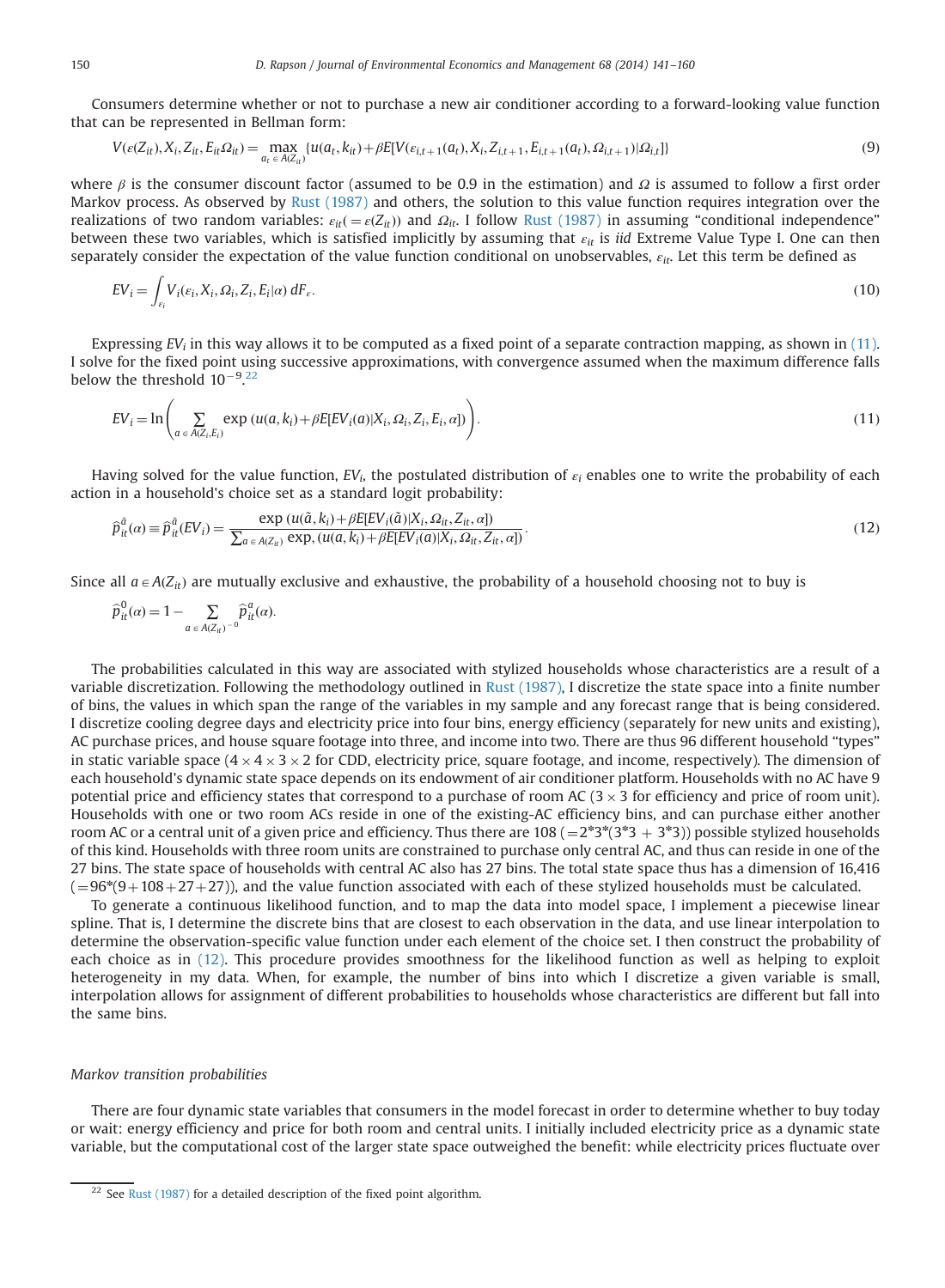<span id="page-10-0"></span>time, they do not exhibit a consistent long-run trend over the period examined here. Rational expectations over electricity prices, therefore, do not differ greatly from the naïve expectation that tomorrow's price will equal today's.

In the model, air conditioner unit efficiency and price are market-wide variables common to all consumers, and changes in each will influence behavior by altering the trade-off between up-front costs and ongoing operating expense. Increased energy efficiency of one's AC stock is expected to affect intensity of use in the same direction as a decrease in  $p_i^e$ . The paths of these market variables are different for room and central units. Each of these variables evolves over time as a result of market forces and/or technological change, and households formulate predictions about the nature of this evolution. I assume that each of these four dynamic variables follows a first-order Markov process.<sup>23</sup>

Recall that  $\Omega_{it}$  represents the space spanned by the four dynamic market variables. The subscript *i* is required to indicate that  $\Omega_{it}$  is household-specific. Different-sized houses face different prices for central AC units. One of the major factors that determines the price of central AC is how much cooling power (in BTUs) the unit has. All else equal, households with large square footage of cooling space will require a larger central AC unit and thus face higher prices in the marketplace. Allowing for idiosyncratic  $Q_i$ 's is important for maintaining the relevance and realism of central AC prices in my model. The range of these prices over all home sizes is extremely large, forcing the transition matrix for any reasonable number of discretized variable bins to be the identity matrix. However, since the prices vary around nodes that are related to housing square footage, idiosyncratic transitions on this dimension capture the information that households can reasonably be expected to use.

The variables being forecasted by consumers here are modeled to have a simple dynamic structure. I specify a first-order autoregressive process for each dynamic variable  $\nu$  in  $\Omega$ :

$$
\log(v_t) = a_0 + a_1 \log(v_{t-1}) + e_t, \quad e_t \sim N(0, \sigma_v^2)
$$
\n(13)

One might imagine putting other variables besides  $v_{t-1}$  as explanatory variables, but they appear to be unimportant in specification testing. This facilitates the computation of the transition matrix for  $\Omega_{it}$  by allowing the Markov transition probabilities of each variable to be calculated independently. Using the first and second moments of the predicted errors from (13),  $\hat{e}_t$ , transition probabilities can be calculated for the range spanned by each bin of the dynamic variable, as in [Tauchen \(1986\).](#page-19-0) The resulting transition matrices operationalize the expectation in Eq. [\(11\)](#page-9-0) in discretized state space.

#### Identification

#### Identifying unit price and efficiency effects

Separate identification of the effects price and efficiency on demand for AC unites requires that these two variables exhibit independent variation. A quick glance at [Figs. 1](#page-5-0) and [2](#page-6-0) shows that there is clear negative correlation, but a closer inspection reveals significant variation in price that remains after having controlled for efficiency (and vice versa). The sources of this residual variation are twofold. First, energy efficiency (the rate at which energy is converted to cooling) is unrelated to cooling capacity (which is a monotonic function of the level of energy used as an input), and prices increase in cooling capacity. Therefore, for a given unit efficiency, different size units will have different prices. Further, residents of larger homes require larger units. Under the assumption that AC cooling capacity is exogenous to the household, any crosssectional variation in the size requirement is also independent with respect to energy efficiency. The cross-sectional variation in prices across unit size is seen clearly in [Fig. 2](#page-6-0).

The second source of identifying variation comes from the fact that, even after conditioning on unit size, there is independent variation remaining between price and efficiency. The correlation coefficient between price and efficiency within a size class ranges from  $-0.53$  to  $-0.88$ , and has an average of  $-0.79$  across the eight central unit sizes. Residual variation (absent only if these statistics are  $+1$  or  $-1$ ), combined with the assumption that efficiency and price of AC units are taken to be exogenous with respect to the consumer (which is realistic, given the use of micro-data), allows for separate identification of the price and efficiency effects.

#### Identifying derived demand for cooling

Identification requirements for demand on the intensive margin are standard. Consistent estimation of Eqs. [\(5\)](#page-8-0) and [\(6](#page-8-0)) requires that  $\epsilon$  is orthogonal to the other right-hand side variables. The efficiency variables,  $E^r$  and  $E^c$ , are most likely to violate this assumption, since households with unobservable characteristics that lead to a high appetite for cooling services are also likely to purchase more efficient units. The existence of a rebound effect is also a concern when trying to reach a consistent estimate of  $b_E$ . $^{24}$  Ideally, efficiency of installed air conditioners would be randomly assigned across households, allowing for the rebound effect to be estimated directly. Of course, efficiency is a choice variable of interest in the dynamic model, so no valid instrumental variable exists.

To overcome both problems (endogeneity and the rebound effect), I allow efficiency to enter these first-stage regressions only as a linear term, then exploit the fact that the coefficient on the linear efficiency term will equal  $-(1-rb)$ , where rb is

<sup>&</sup>lt;sup>23</sup> Some studies (originally [Melnikov, 2001,](#page-19-0) and later [Gowrisankaran and Rysman, 2009;](#page-19-0) [Schiraldi, 2011](#page-19-0), and [Hendel and Nevo, 2006\)](#page-19-0) reduce multiple dynamic variables into a (logit) inclusive value, which they then assume follows a first-order Markov process.

 $^{24}$  Recall that increasing efficiency reduces the cost of cooling production. Moving along the demand curve will result in a higher quantity of cooling.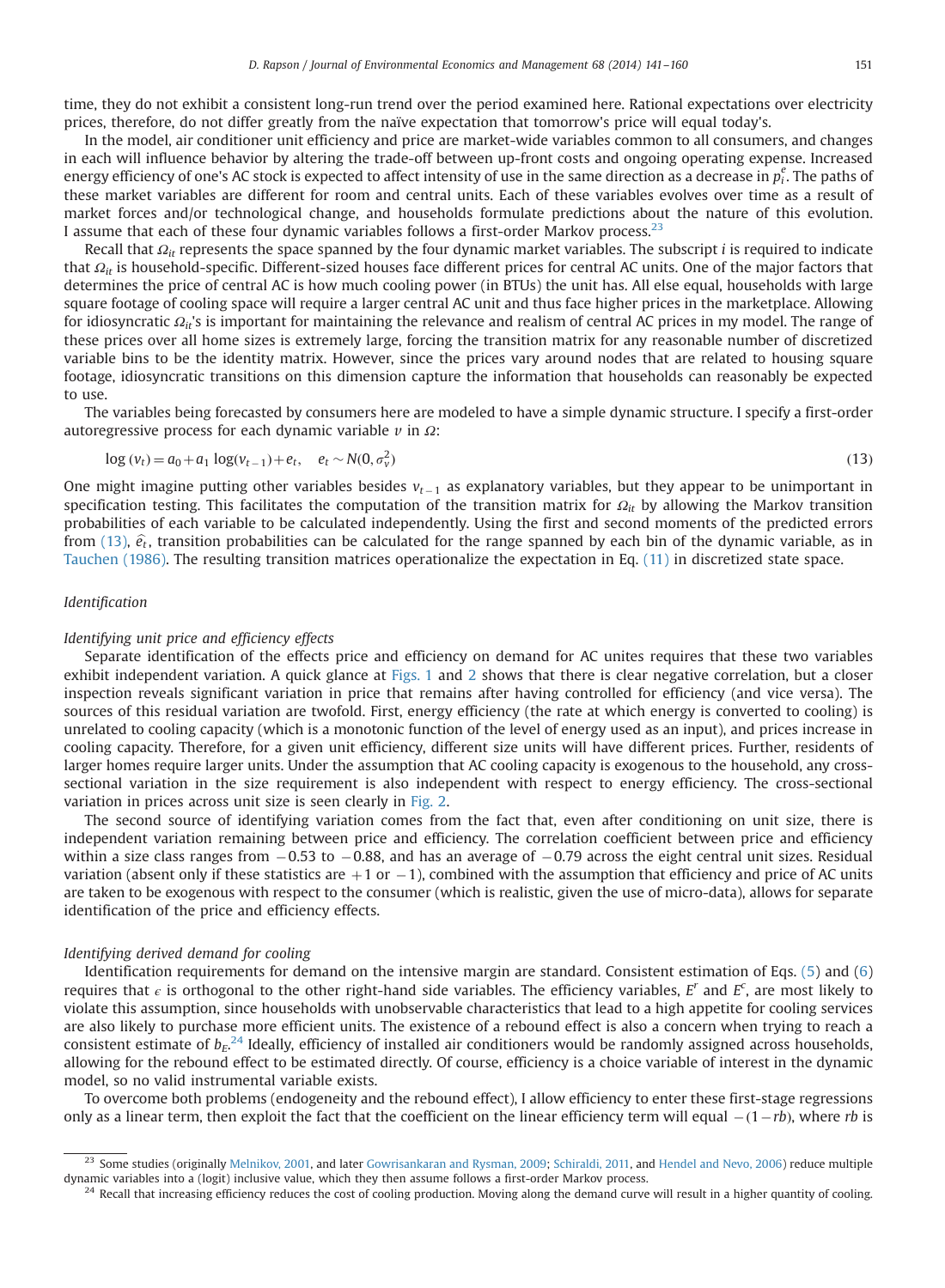the true rebound effect. I use estimates of the rebound effect from the literature to restrict the coefficients  $b_E^r$  and  $b_E^c$ . The most directly relevant estimate of the rebound effect for air conditioner usage is by [Dubin et al. \(1986\),](#page-19-0) who use data from a controlled experiment by a Florida utility. They estimate it to be between 2 and 13 percent depending on the month of the year. I use the midpoint of these, 7.5 percent, which implies that, all else equal, a one percent increase in energy efficiency will lead to a 0.925 percent decrease in electricity use. Therefore, for my preferred specification I restrict the coefficient on efficiency to  $-0.925$ , and later show that my results are robust to changes in this assumption.

Restricting the coefficient on efficiency while allowing the estimated response to electricity price has implications for the level of rationality assumed by the model. A fully rational, cost-minimizing household would respond identically (in terms of demand for cooling) to a given increase in energy efficiency and a equivalent decrease in the electricity price. To see this, recall again that electricity is simply an input to cooling production, and that energy efficiency is a technology that makes production more efficient. However, there are compelling reasons believe that the rational, fully informed consumer may not be the appropriate starting point. For example, if there is asymmetric salience of efficiency and price to the consumer (due to costly information acquisition, perhaps), one would not expect to observe a symmetric response to changes in these variables.

In any case, even after having accounted for potential bias to the coefficient on efficiency, the orthogonality assumption,  $E[X_i, Z_i, E_i | \epsilon] = 0$ , remains strong. It requires that there are no unobserved household characteristics that correlate electricity usage and observed household characteristics (income, square footage, climate, and electricity price). One can make a legitimate argument that some variables (e.g. quality of insulation or number of windows) about which the RECS provides household-level data belong in the conditional demand specification. Unfortunately, even with the available RECS data, there is a steep tradeoff between computational feasibility offered by model parsimony, and inclusion of all potentially important variables. As a result, the importance of accounting for expectations and uncertainty in durable good demand analyses must be weighed against these tradeoffs. I proceed under the required assumption of orthogonality.

#### Computation

I calculate the probability of the observed behavior of households in my dataset as outlined above and solve for the structural parameters,  $\alpha$ , via maximum likelihood:

$$
\log L(\alpha) = \sum_{n=1}^{N} w_n \log \left( \widehat{p}_n^a(\alpha) \right) \tag{14}
$$

Specifically, I maximize the log-likelihood function (14) with respect to  $\alpha$  using a quasi-Newton method (BFGS), where  $w_n$  is the sample weight corresponding to household  $n$ .

Computation of each MLE estimate first uses a compass search, then proceeds to the gradient-based Newton–Raphson method. The compass search is robust to potentially poor starting values, but is far slower to converge than the more sophisticated gradient-based method when in the neighborhood of the solution. It requires between four and five hours of processor time to converge (at a tolerance of  $e^{-5}$ ). I generate a bootstrapped sample of 200 estimates for each of the six regions, which requires 35–40 days of processor time per region. Bootstrap starting values are parameter estimates from the full sample estimation. Summing over all regions, the processor time required to calculate the estimates presented below is 200–250 days. Bootstrap simulations of the elasticities are significantly faster: each counterfactual scenario projected out five periods (to 2015) requires ten minutes. After bootstrapping (again using a sample of 200), the elasticities presented below took five computation days.

#### Results

Results from the model describe households that are forward-looking, that value the stream of savings derived from investing in energy efficiency, and that are engaged in their choice of air conditioner purchase timing. Conservation by these households is observed on both the intensive and extensive margins. High energy prices lead to immediate reductions in intensity of air conditioner use. Increases in energy efficiency accelerate purchases of durables, and lead to gradual but everlarger reductions in energy use. These results indicate that both carbon taxes and energy efficiency improvements ought to be effective mechanisms for achieving energy conservation. On the other hand, own-price elasticity of the durables is low, implying that new appliance rebates are likely to provide weak demand response and little corresponding energy reduction. In this section I discuss the results and implications of the derived demand analysis, the structural parameter estimates, summary statistics (elasticities) implied by the model, model fit, policy counterfactual simulations and, finally, consumer welfare implications.

#### First-stage derived demand analysis

The derived demand for cooling electricity is estimated using Eqs. [\(5\)](#page-8-0) and ([6](#page-8-0)). Cross-sectional variation in price, efficiency, and household attributes pins down the OLS estimates. As discussed earlier, consistent estimates are obtained if unobserved determinants of demand for cooling are orthogonal to the observable characteristics. In an unrestricted specification, this is likely not to be the case for the energy efficiency. I address this concern by restricting the coefficients  $b_E^r$  and  $b_E^c$  based on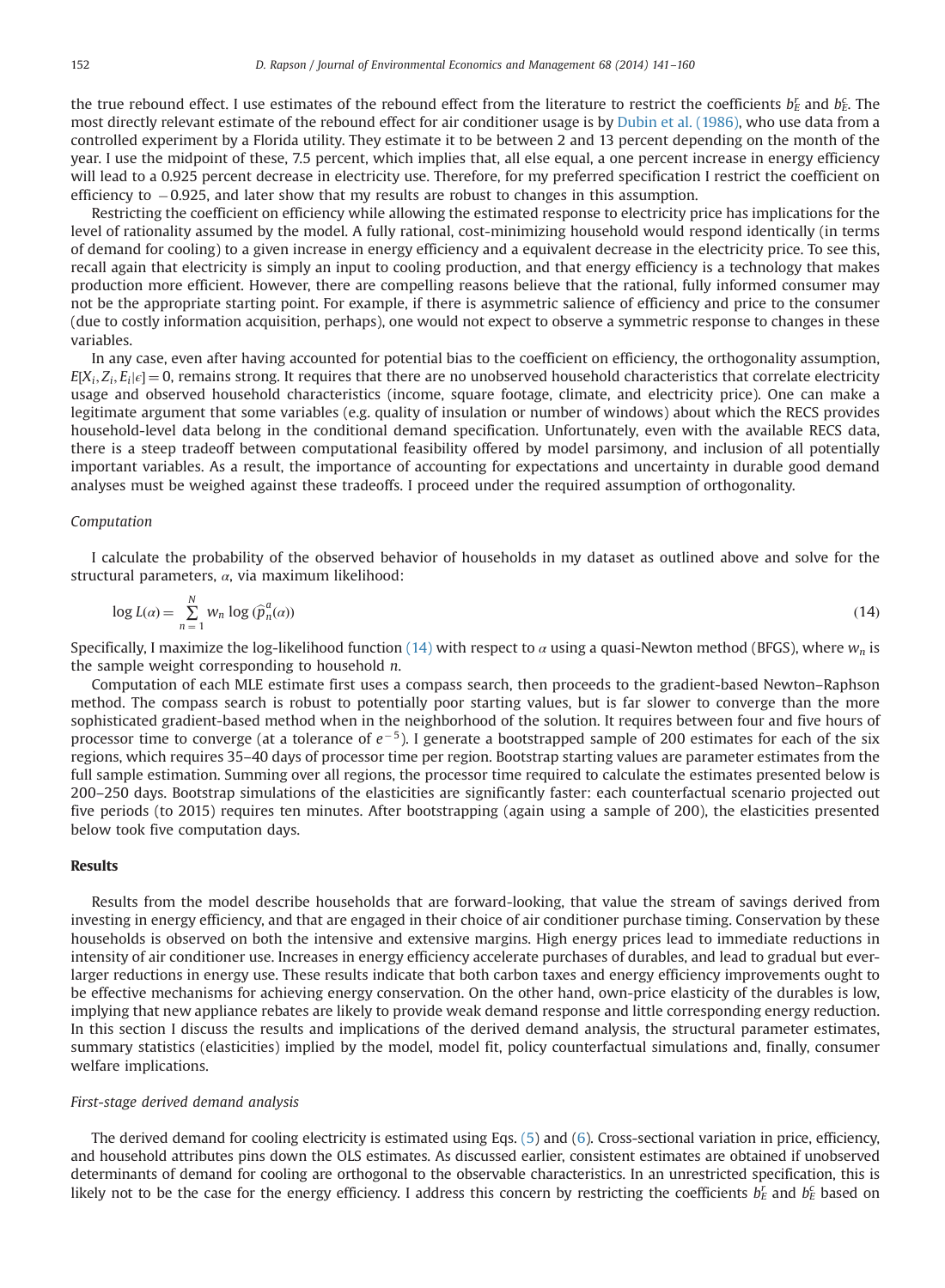| ---- | $\sim$ |  |
|------|--------|--|
|      |        |  |

Marginal effects (kW h).

| Variable            | Central AC             |                      | Room AC                |                        |
|---------------------|------------------------|----------------------|------------------------|------------------------|
|                     | All US                 | US non-CA            | All US                 | US non-CA              |
| Electricity price   | $-0.165***$<br>(0.024) | $-0.056*$<br>(0.034) | $-0.342***$<br>(0.014) | $-0.339***$<br>(0.039) |
| Cooling degree days | $0.999***$<br>0.040    | $0.967***$<br>0.017  | $1.079***$<br>0.070    | $1.094***$<br>0.012    |
| Square footage      | $0.378***$<br>0.034    | $0.330***$<br>0.032  | $-0.019$<br>0.055      | $-0.022$<br>0.087      |
| Income              | $0.206***$<br>0.033    | $0.207***$<br>0.014  | $0.115***$<br>0.024    | $0.127***$<br>0.033    |
| WW2 Dum             |                        |                      | $0.525***$<br>0.021    | $0.515***$<br>0.081    |
| WW3 Dum             |                        |                      | $0.207***$<br>0.062    | 0.199<br>0.130         |
| N                   | 5247                   | 4959                 | 3012                   | 2940                   |

Standard errors in parentheses. Energy efficiency coefficient fixed at  $-0.925$  according to estimate of the rebound effect. All variables in logs.<br>\*Statistical significance at  $p < 0.01$ .<br>\*\*\* Statistical significance at

estimates from the literature. Under the assumption that this restriction is correct, and that consumers respond to average (not marginal) electricity prices, Eqs. [\(5\)](#page-8-0) and [\(6\)](#page-8-0) will yield consistent estimates of derived demand for cooling electricity.

Marginal effects corresponding to the electricity demand analysis (Eqs. [\(5](#page-8-0)) and ([6\)](#page-8-0)) are presented in Table 4. Geographically, the preferred specification is "US Non-CA", which includes the lower forty-eight states minus the state of California. For decades, California has been an outlier on energy policy, and its efforts in this area are likely to have induced systematic unobserved heterogeneity. If true, this could bias the results, and focusing on the rest of the country eliminates this concern. By removing California from the national sample, the apparent elasticity of cooling with respect to electricity prices drops by nearly 60 percent. This large difference may be due to increased behavioral response in California resulting from conservation awareness (or similar) programs.<sup>25</sup> In any case, I present the reduced form results for both the entire U.S. and excluding California.

The specification is linear in squares and interaction terms of the state variables, as described in Eqs. [\(5](#page-8-0)) and [\(6\)](#page-8-0). Table 4 presents the marginal effects of each variable (in logs) on derived electricity demand from cooling. The implied (short run) price elasticity of demand for cooling electricity is  $-0.07$  for central AC and  $-0.34$  for room AC. This lies near the range of estimates from the literature (e.g. [Reiss and White, 2005;](#page-19-0) [Ito, 2014](#page-19-0); [Jessoe and Rapson, 2014\)](#page-19-0). Climate warmth (as measured by cooling degree days) is a strong determinant of cooling demand, with an elasticity near one for the nation as a whole. Cooling energy increases in square footage for households with central AC, but not for room AC. Income is associated with higher cooling demand. For households with room air conditioners, adding a second unit is associated with just over a 50 percent increase in cooling electricity. The third unit adds an incremental 20 percent.

Recall that the purpose of the derived demand analysis is to predict usage under unobserved household states, so that each element of the consumer choice set is defined. The direct retransformation (from logs to levels) of predicted values of electricity usage induces a systematic bias that is well-known in the literature. To account for this, I apply a smearing adjustment as described in [Manning \(1998\).](#page-19-0)

#### Structural model results and implications

Estimates of the model's structural parameters ( $\alpha_1-\alpha_4$  from Eqs. [\(7\)](#page-8-0) and ([8](#page-8-0))) are displayed in [Table 5](#page-13-0). By themselves, these coefficients have little meaning. Their value is derived from using them as inputs into simulations that allow for the computation of economically relevant statistics, such as elasticities or welfare changes. The signs and significance are nonetheless revealing. The coefficients on comfort and expenditures are positive and negative, respectively, and both statistically significant. The positive room platform dummy coefficient implies that certain attractive unobservable characteristics (i.e., not energy efficiency), such as humidity reduction, outweigh others such as noise or poor aesthetics. Standard errors are bootstrapped to account for estimation error in the first of the two-step procedure. These are calculated by drawing 200 samples with replacement, and solving the maximum likelihood estimator for each draw.

<sup>&</sup>lt;sup>25</sup> No similar disparity is observed in the marginal effects on room AC households, but this is likely due to the relatively small number of households in California with room units.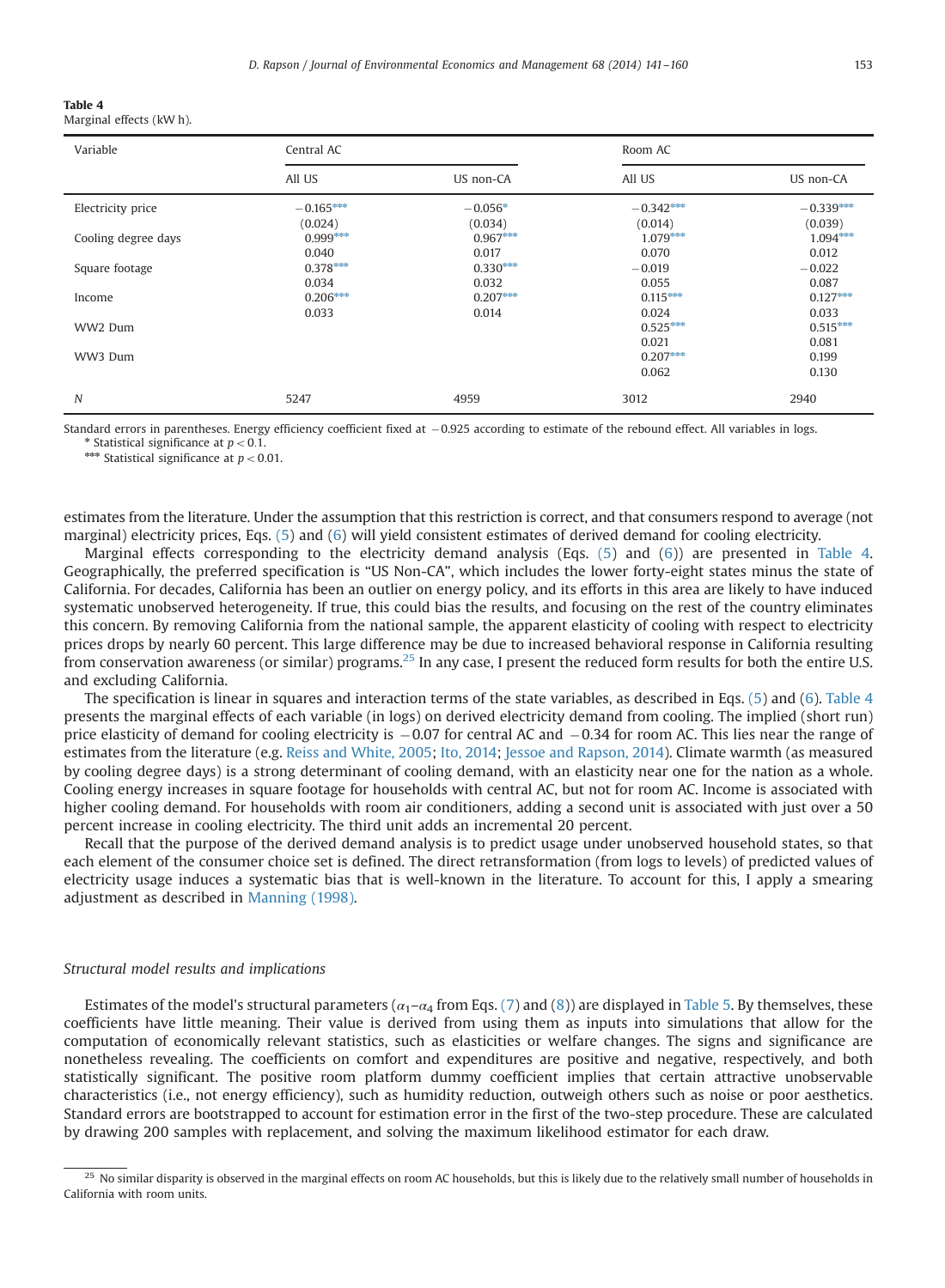| Variable               | US non-CA                     |
|------------------------|-------------------------------|
| Comfort                | $5.934***$<br>(1.684)         |
| AC expenditure         | $-0.336***$                   |
| Room platform dummy    | (0.008)<br>$0.959***$         |
| Central platform dummy | (0.064)<br>1.118 <sup>a</sup> |
| N                      | 10,491                        |

<span id="page-13-0"></span>

| Table 5 |                                       |  |
|---------|---------------------------------------|--|
|         | Structural model parameter estimates. |  |

Bootstrapped standard errors in parentheses.

<sup>a</sup> Calibrated to match aggregate transition probabilities.

\*\*\* Statistical significance at  $p < 0.01$ .

The coefficient on the central AC platform dummy variable is unidentified. As it only affects households that upgrade from room to central, I thus cannot distinguish upgraders from repeat purchasers in the data. I solve this by calibrating  $a_4$  via constrained maximum likelihood to match a micro moment. This procedure equates the predicted ratio of central replacements to upgrades from room ACs to the observed aggregate ratio in the data. $^{26}$  This process is far too computationally expensive to replicate for each bootstrap. Instead, the bootstraps are computed with this parameter fixed, which allows the predicted moment to deviate from its sample counterpart. The properties of this moment are, however, very good, with a mean predicted fraction of replacements of 0.55 (with standard deviation 0.02), relative to 0.53 in the data.

#### Model fit

Here I examine two aspects of model fit. First, I compare the unconditional discrete choice probabilities from the data to those predicted by the model. This provides a rough confirmation of the predictive power of the model. I then compare the goodness-of-fit of the rational expectations hypothesis against the two alternative and less-sophisticated hypotheses of consumer behavior (myopia and naïve expectations) by examining standard statistics. The benefits of this exercise are twofold: it aids us in interpreting the structural model and counterfactual results, and provides further justification for the dynamic structural approach to demand estimation in this setting.

[Table 9](#page-17-0) shows the annual unconditional choice probabilities in the data and those predicted by the model. From 1991 to 1993, the period spanning the year in which the national energy efficiency standards became binding for central air conditioners, the fraction of households purchasing central units was not markedly higher than in other years, as one might expect. During this period, the US was experiencing a recession, which put downward pressure on consumer durable good purchases. $27$  Since the model controls for income, the recession effect is internalized in the predicted probabilities. On average, the model slightly over-predicts the purchase of air conditioners on all years but 2005, with the differences mostly attributable to room AC units. Overall, the model is quite good at predicting central AC purchases and no purchases, with the increasing purchase probability over time in the data being reflected in the predicted choice probabilities.

Next, I compare model fit under the assumption of rational expectations with the two alternate behavioral hypotheses: myopic consumers and naïve expectations. This is done by imposing each alternative behavioral hypotheses on the model, solving for the optimal parameters, then examining statistical measures of goodness-of-fit (log-likelihood, AIC, and BIC). Recall that "rational expectations" describes consumers who form expectations over the path of variables that are ex post correct. "Myopic" consumers have a discount rate of 100 percent, and thus do not place any value on utility beyond the current period. Consumers with "naïve" expectations ignore trends of key dynamic variables, and act according to the belief that efficiency and unit prices follow a random walk.

[Table 10](#page-17-0) displays statistics that emerge from each of these models. Higher values of the log-likelihood and smaller values of AIC and BIC indicate superior model fit. The rank order of goodness-of-fit favors rational over naïve expectations, and naïve expectations over myopia.<sup>28</sup> When comparing the log-likelihood under rational and naïve expectations, the difference (8 for the entire US and 37 for U.S. non-CA) indicates a substantial improvement in explanatory power. A  $\gamma$ -square statistic comparing these log-likelihoods is large enough to support seven additional degrees of freedom under rational expectations. The myopia hypothesis generates an even larger difference in model fit (poorer), which ought not be surprising given the nature of the choice setting. These results suggest both that the dynamic features of the setting are important and that consumers exhibit forward-looking tendencies. However, there is admittedly a gradient of potential

 $26$  The process by which the aggregate moments are calculated is described in the Appendix.

<sup>&</sup>lt;sup>27</sup> According to data from the Philadelphia Federal Reserve Bank, average quarterly expenditures on consumer durables in 1991 and 1992 were 4.1 percent lower than in 1990 and 9.9 percent lower than in 1993.

<sup>&</sup>lt;sup>8</sup> The rank order is identical across these measures, since the number of parameters and sample size are constant across behavioral specifications.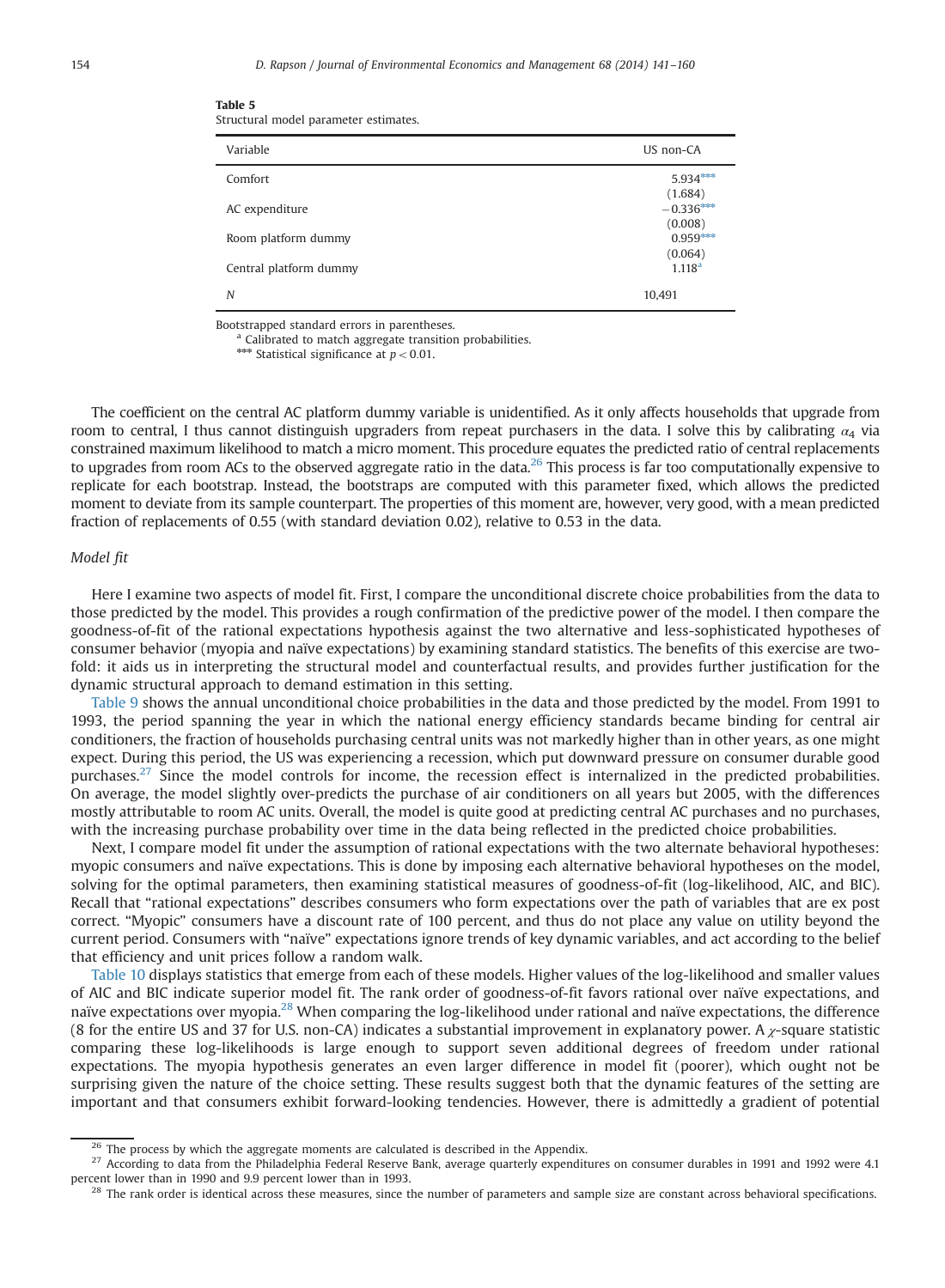#### <span id="page-14-0"></span>Table 6

Cumulative elasticities.

| <b>Elasticity Type</b>                      | 2007        | 2009        | 2011        | 2013        | 2015        |
|---------------------------------------------|-------------|-------------|-------------|-------------|-------------|
| Cumulative elasticity wrt efficiency        |             |             |             |             |             |
| Central unit demand                         | $0.975***$  | $0.919***$  | $0.861***$  | $0.806***$  | $0.755***$  |
|                                             | (0.267)     | (0.200)     | (0.189)     | (0.219)     | (0.206)     |
| Room unit demand                            | $0.273***$  | $0.248***$  | $0.247***$  | $0.236***$  | $0.228**$   |
|                                             | (0.114)     | (0.109)     | (0.102)     | (0.095)     | (0.090)     |
| Electricity usage                           | $-0.119***$ | $-0.172***$ | $-0.219***$ | $-0.263***$ | $-0.303***$ |
|                                             | (0.056)     | (0.055)     | (0.055)     | (0.057)     | (0.058)     |
| Cumulative elasticity wrt AC unit price     |             |             |             |             |             |
| Central unit demand                         | $-0.245***$ | $-0.243***$ | $-0.241***$ | $-0.245***$ | $-0.248***$ |
|                                             | (0.047)     | (0.039)     | (0.034)     | (0.031)     | (0.028)     |
| Room unit demand                            | $-0.118*$   | $-0.116*$   | $-0.124***$ | $-0.126$ ** | $-0.127**$  |
|                                             | (0.062)     | (0.061)     | (0.060)     | (0.059)     | (0.058)     |
| Electricity usage                           | $0.004***$  | $0.005***$  | $0.007***$  | $0.008***$  | $0.010***$  |
|                                             | (0.001)     | (0.001)     | (0.001)     | (0.001)     | (0.002)     |
| Cumulative elasticity wrt electricity price |             |             |             |             |             |
| Central unit demand                         | $-0.024$    | $-0.024$    | $-0.024$    | $-0.024$    | $-0.024$    |
|                                             | (0.150)     | (0.115)     | (0.094)     | (0.083)     | (0.076)     |
| Room unit demand                            | $-0.347*$   | $-0.349*$   | $-0.325*$   | $-0.265$    | $-0.220$    |
|                                             | (0.208)     | (0.197)     | (0.185)     | (0.173)     | (0.165)     |
| Electricity usage                           | $-0.697***$ | $-0.709***$ | $-0.716***$ | $-0.721***$ | $-0.725***$ |
|                                             | (0.191)     | (0.191)     | (0.193)     | (0.194)     | (0.194)     |
|                                             |             |             |             |             |             |

Bootstrapped standard errors in parentheses.<br>\* Statistical significance at  $p < 0.1$ .

\*\* Statistical significance at  $p < 0.05$ . \*\*\* Statistical significance at  $p < 0.01$ .

#### Table 7

 $\overline{a}$ 

Period-by-period elasticities.

| <b>Elasticity Type</b>                            | 2007                                       | 2009        | 2011        | 2013        | 2015        |  |  |
|---------------------------------------------------|--------------------------------------------|-------------|-------------|-------------|-------------|--|--|
|                                                   | Period-by-period elasticity wrt efficiency |             |             |             |             |  |  |
| Central unit demand                               | $0.975***$                                 | $0.863***$  | $0.747***$  | 0.644       | $0.552***$  |  |  |
|                                                   | (0.267)                                    | (0.152)     | (0.242)     | (0.535)     | (0.143)     |  |  |
| Room unit demand                                  | $0.273***$                                 | $0.218***$  | $0.243***$  | 0.175       | 0.159       |  |  |
|                                                   | (0.114)                                    | (0.109)     | (0.110)     | (0.134)     | (0.138)     |  |  |
| Electricity usage                                 | $-0.119***$                                | $-0.224***$ | $-0.314***$ | $-0.393***$ | $-0.463***$ |  |  |
|                                                   | (0.056)                                    | (0.055)     | (0.055)     | (0.062)     | (0.063)     |  |  |
| Period-by-period elasticity wrt AC unit price     |                                            |             |             |             |             |  |  |
| Central unit demand                               | $-0.245***$                                | $-0.240***$ | $-0.237***$ | $-0.259***$ | $-0.256***$ |  |  |
|                                                   | (0.047)                                    | (0.030)     | (0.022)     | (0.019)     | (0.019)     |  |  |
| Room unit demand                                  | $-0.118*$                                  | $-0.114*$   | $-0.148***$ | $-0.141***$ | $-0.131*$   |  |  |
|                                                   | (0.062)                                    | (0.061)     | (0.057)     | (0.065)     | (0.070)     |  |  |
| Electricity usage                                 | $0.004***$                                 | $0.007***$  | $0.010***$  | $0.013***$  | $0.016***$  |  |  |
|                                                   | (0.001)                                    | (0.001)     | (0.002)     | (0.002)     | (0.002)     |  |  |
| Period-by-period elasticity wrt electricity price |                                            |             |             |             |             |  |  |
| Central unit demand                               | $-0.024$                                   | $-0.024$    | $-0.024$    | $-0.024$    | $-0.024$    |  |  |
|                                                   | (0.150)                                    | (0.083)     | (0.077)     | (0.064)     | (0.056)     |  |  |
| Room unit demand                                  | $-0.347*$                                  | $-0.351*$   | $-0.248$    | 0.075       | 0.137       |  |  |
|                                                   | (0.208)                                    | (0.211)     | (0.249)     | (0.375)     | (0.433)     |  |  |
| Electricity usage                                 | $-0.697***$                                | $-0.722***$ | $-0.730***$ | $-0.735***$ | $-0.739***$ |  |  |
|                                                   | (0.191)                                    | (0.197)     | (0.198)     | (0.197)     | (0.196)     |  |  |

Bootstrapped standard errors in parentheses.<br>
\* Statistical significance at  $p < 0.1$ .

**In Statistical significance at**  $p < 0.05$ **. no Statistical significance at**  $p < 0.01$ **.** 

forward-looking sophistication, and the three hypotheses modeled here represent some of the more extreme possibilities. Given the challenges of estimating intertemporal preferences (e.g. [Magnac and Thesmar, 2002\)](#page-19-0), there remains much scope for future research on the topic.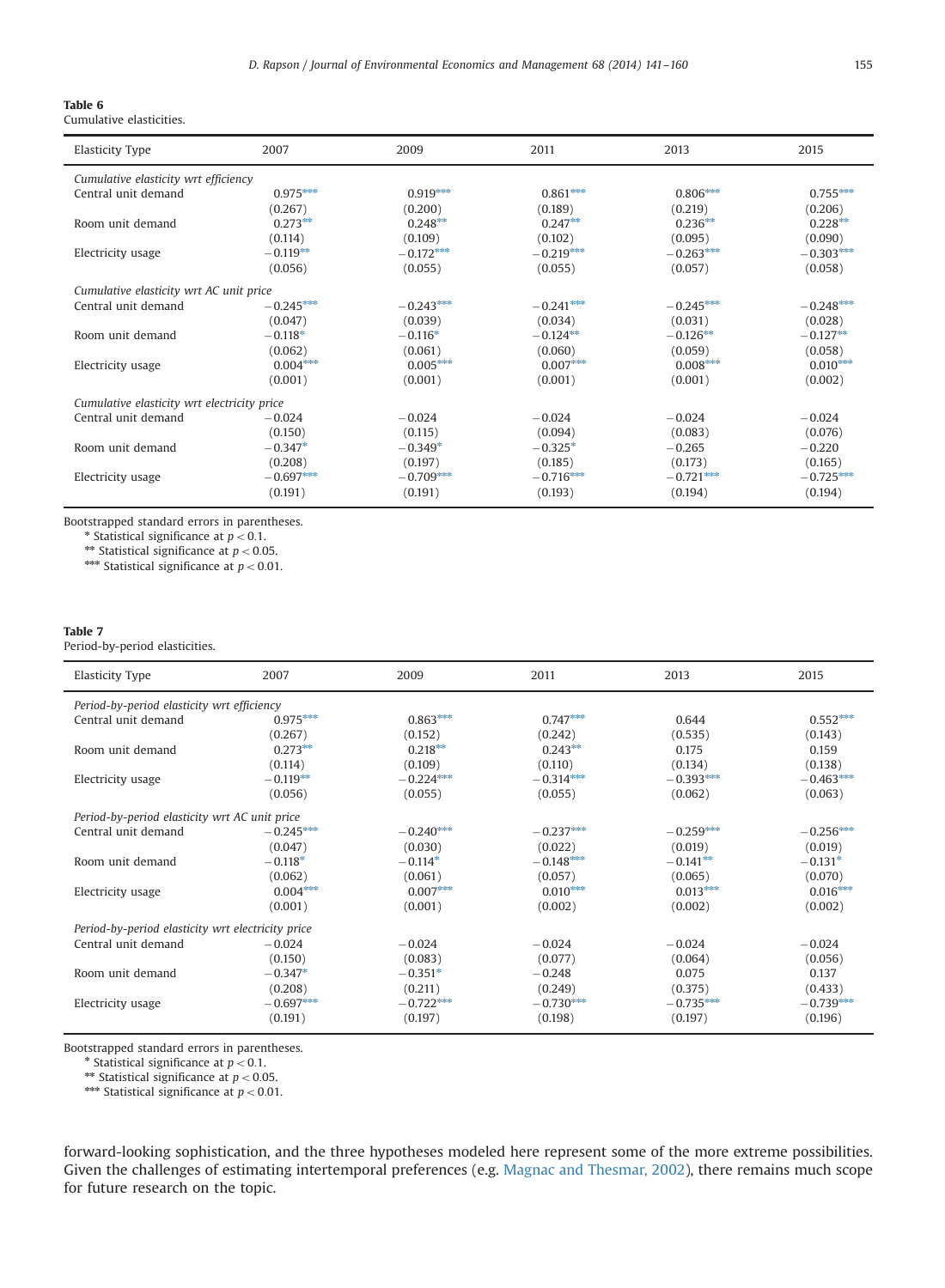## Counterfactuals

Parameter estimates from the structural model provide a foundation for analyzing several counterfactual scenarios, such as the change in demand for air conditioners that one might expect if energy efficiency of available units increases, or if price decreases. Results from these counterfactual scenarios are summarized as elasticities in [Tables 6](#page-14-0) and [7,](#page-14-0) which are discussed in the following subsection. The reference case (to which I refer below as the "base case") for the elasticity calculations begins in 2005, immediately after the end of the final period in the data. Households from the 2005 RECS subsample comprise the starting point. The dynamic variables (unit price and efficiency) are projected forward according to the AR1 process in Eq. [\(13\),](#page-10-0) which governs the transition of dynamic state variables during estimation. Each household is then "divided" according to its discrete choice probability and sample weight, creating what amounts to new households in subsequent periods. With each additional future period, the number of households grows exponentially as a result of this subdivision. This is necessary to keep track of the state variables associated with households along each feasible sequence of discrete choices.

To evaluate the effects of price changes and energy efficiency improvements, a small perturbation is applied to each variable of interest. The counterfactual discrete choice probabilities are calculated with and without the change, and the paths of state variables and household outcomes adjusted and tracked for each future period. For energy efficiency and AC unit price scenarios, I alter the characteristics of room and central units simultaneously. Each household's air conditioner investments and energy use are then projected several periods into the future, as in the base case. The elasticities are calculated by comparing predicted behavior under these scenarios.<sup>29</sup>

The change in the perturbed variable is modeled as being permanent and unexpected to the consumer. After the unexpected shock occurs, consumers incorporate the information into their rational expectations of future realizations (via the AR1 process for dynamic state variables, energy efficiency and unit prices, or as a new, permanent level for the static state variable, electricity price). Standard errors on the elasticity estimates must be bootstrapped for analogous reasons to the structural parameter estimates. The bootstrap is implemented using the same sampling draws as from the structural model estimation procedure.

Results presented below are divided into per-period and cumulative elasticities. Per-period elasticities are calculated by comparing air conditioner purchase behavior in the given year to behavior observed under the base case in that year. These elasticities will reflect fluctuations due to delay or acceleration of purchases, and offer insights into behavioral responses at higher-frequency. They can be thought of as being somewhat analogous to patterns of short-run storable goods purchases (which, for example, are accelerated during sales).<sup>30</sup> Cumulative elasticities, on the other hand, smooth over purchase accelerations and delays. To calculate these, the elasticity in a given year is calculated with respect to cumulative base case demand from 2007 through the year in question. All elasticities should be interpreted as market elasticities, as opposed to elasticities for individual products.<sup>31</sup>

[Table 6](#page-14-0) displays cumulative elasticities of demand for air conditioners and electricity with respect to energy efficiency, unit price, and electricity price. These statistics are calculated at two-year intervals when simulating demand forward ten years. These cumulative elasticities reflect enduring changes to the composition of the installed AC stock, and are thus more appropriate for considering long-run effects of policy changes on energy demand than their period-by-period analogs shown in [Table 7](#page-14-0). I focus the discussion that follows on the cumulative results, due to their greater policy-relevance.

The high elasticities of demand for AC units with respect to energy efficiency are consistent with households that consider future operating expenses when making their purchase decision. Further, while demand is not entirely inelastic with respect to the price of the durables itself, it is far less elastic than one would expect a myopic consumer to be. Results also indicate that consumers purchase fewer air conditioners when the expected future operating costs are high. Overall, though, demand is less than unit-elastic with respect to all variables. The elasticity of unit demand with respect to efficiency is between 0.7 and 1.0 for central, and from 0.2 to 0.3 for room units. Efficiency increases will translate into growing electricity savings on aggregate over time. The steady increase in the usage elasticity (from  $-0.1$  to  $-0.3$ ) reflects the slow transmission of conservation that is inherent when efficiency must be purchased in discrete chunks as a characteristic embedded in new capital.

One might expect that energy efficiency improvements (of a fixed magnitude across platforms) would affect demand for room and central units asymmetrically, with energy-intense central platforms becoming relatively cheaper to operate, and

$$
\varepsilon_T^{kE} = \frac{\frac{dk_T}{k_T}}{\frac{dE}{E}}.
$$

The cumulative analog is

$$
\varepsilon_{Tcum}^{kE} = \frac{\frac{d\sum_{t=2007}^{T} k_t}{\sum_{t=2007}^{T} k_t}}{\frac{dE}{E}}.
$$

<sup>30</sup> See [Erdem et al. \(2005\)](#page-19-0) and [Hendel and Nevo \(2006\).](#page-19-0)

<sup>31</sup> From the perspective of energy markets and environmental considerations, the market elasticity is most relevant.

<sup>&</sup>lt;sup>29</sup> Formally, the per period elasticity in of, say, electricity demand,  $k_T$  with respect to an immediate and permanent change in energy efficiency, E, starting in 2007 is equal to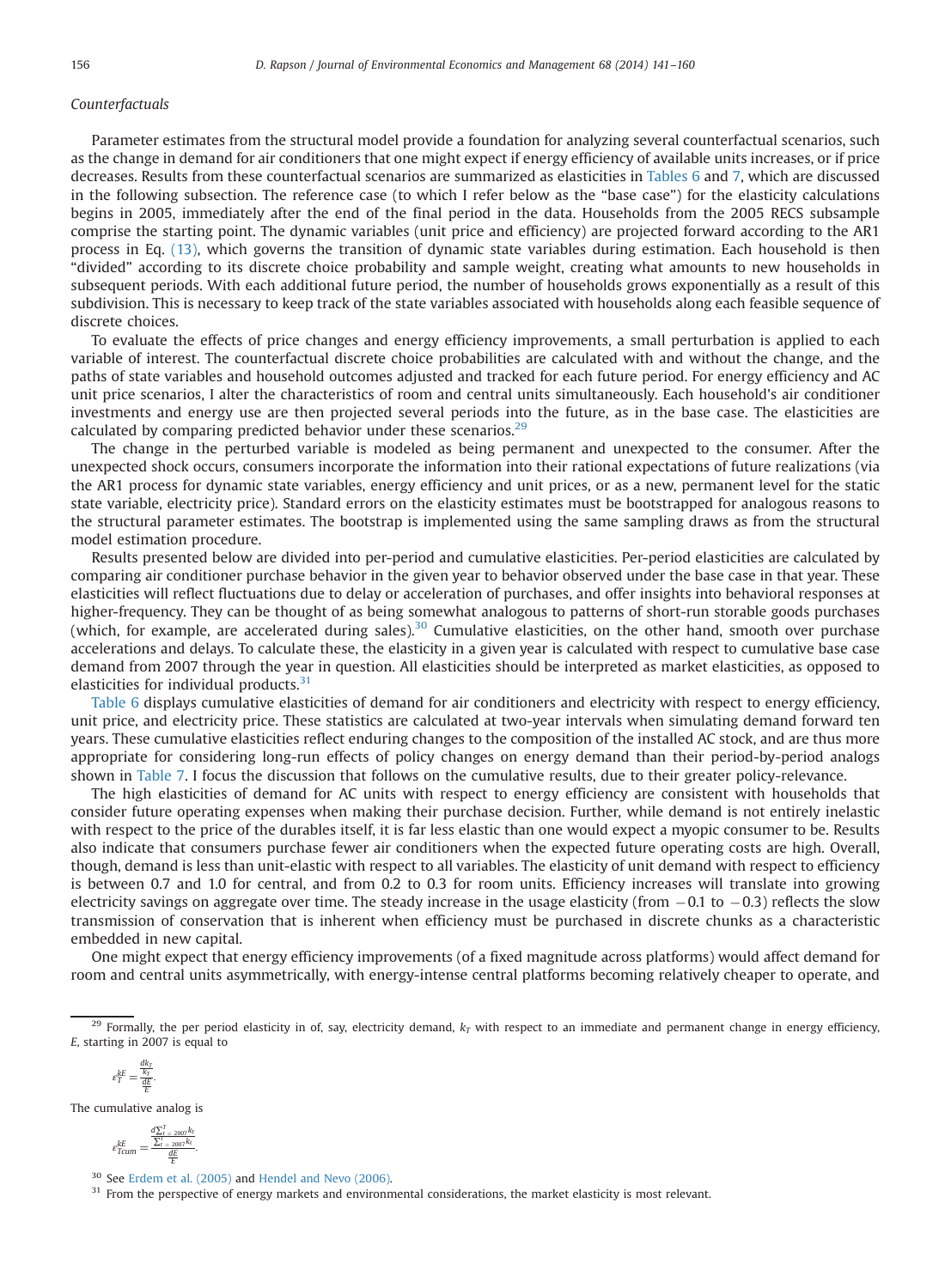| Table 8                                 |  |  |
|-----------------------------------------|--|--|
| Robustness tests: implied elasticities. |  |  |

| Robustness scenario                                                                 | Base case                        |                                                                         | 2                                                                       | 3                                                                       | $\overline{4}$                                                       | 5                                                                       |
|-------------------------------------------------------------------------------------|----------------------------------|-------------------------------------------------------------------------|-------------------------------------------------------------------------|-------------------------------------------------------------------------|----------------------------------------------------------------------|-------------------------------------------------------------------------|
| β<br>$\gamma^{\rm c}/\gamma^{\rm r}$<br>Rebound                                     | 0.9<br>0.7<br>0.075              | 0.9<br>0.7<br>$\Omega$                                                  | 0.9<br>0.7<br>0.15                                                      | 0.9<br>0.5<br>0.075                                                     | 0.9<br>0.075                                                         | 0.95<br>0.7<br>0.075                                                    |
| Efficiency<br>Central AC purchases<br>Room AC purchases<br>Electricity usage        | 0.975<br>0.273<br>$-0.119$       | 1.015 <sup>a</sup><br>0.174 <sup>a</sup><br>$-0.129$ <sup>a</sup>       | 1.435 <sup>a</sup><br>$-0.159$<br>$-0.187$ <sup>a</sup>                 | 1.136 <sup>a</sup><br>0.086 <sup>a</sup><br>$-0.161$ <sup>a</sup>       | 1.073 <sup>a</sup><br>0.199 <sup>a</sup><br>$-0.114$ <sup>a</sup>    | 1.170 <sup>a</sup><br>0.350 <sup>a</sup><br>$-0.139$ <sup>a</sup>       |
| Unit price<br>Central AC purchases<br>Room AC purchases<br>Electricity usage        | $-0.245$<br>$-0.118$<br>0.004    | $-0.250$ <sup>a</sup><br>$-0.102a$<br>0.004 <sup>a</sup>                | $-0.238$ <sup>a</sup><br>$-0.017$ <sup>a</sup><br>0.005 <sup>a</sup>    | $-0.236$ <sup>a</sup><br>$-0.044$ <sup>a</sup><br>0.005                 | $-0.259$ <sup>a</sup><br>$-0.119$ <sup>a</sup><br>0.003 <sup>a</sup> | $-0.212$ <sup>a</sup><br>$-0.122$ <sup>a</sup><br>0.004 <sup>a</sup>    |
| Electricity price<br>Central AC purchases<br>Room AC purchases<br>Electricity usage | $-0.024$<br>$-0.347$<br>$-0.697$ | $-0.017$ <sup>a</sup><br>$-0.419$ <sup>a</sup><br>$-0.694$ <sup>a</sup> | $-0.070$ <sup>a</sup><br>$-0.313$ <sup>a</sup><br>$-0.501$ <sup>a</sup> | $-0.034$ <sup>a</sup><br>$-0.388$ <sup>a</sup><br>$-0.384$ <sup>a</sup> | 0.011 <sup>a</sup><br>$-0.535$ <sup>a</sup><br>$-0.365^{\rm a}$      | $-0.047$ <sup>a</sup><br>$-0.483$ <sup>a</sup><br>$-0.699$ <sup>a</sup> |

<sup>a</sup> Denotes an elasticity estimate that falls within the 95 percent confidence interval of the Base Case Estimate.

thus more attractive. If true, increasing efficiency may induce households to upgrade from room to central. If the differential in electricity usage between central and room units outweighs the energy savings from higher-efficiency units, aggregate electricity usage from cooling would actually increase in this scenario. This effect is very similar in nature to the "rebound effect", except that it operates on the extensive margin. Because the model estimated here tracks the AC purchases of individual households, I can test the extent to which this ought to be a concern. I find that, while present, this effect is negligible. This is the case primarily because most of the increased demand due to higher efficiency comes from replacements of existing (less efficient) central units, which yields substantial decreases in usage.

Households exhibit a moderate response to AC unit prices, but far less so than to energy efficiency. The own-price elasticity of unit demand is  $-0.2$  and  $-0.1$  for room and central units, respectively. The aggregate impact on electricity demand from changes in AC prices however (e.g. via appliance rebates) is theoretically ambiguous. To the extent that conservation gains from replacement of old, inefficient units outweigh the increase in electricity demand from first-time adopters or upgrades to more energy-intense platforms, electricity demand will fall. Estimates from my model show the former effect to slightly outweigh the latter, implying that new appliance rebates will achieve net (albeit moderate) energy savings. This effect would be magnified if rebates focused on only energy efficient units (as is common with rebates associated with the EnergyStar program), or if scrappage subsidies were offered for the most inefficient installed units. Given the small magnitude of unit prices on long-run electricity demand, though, it is likely that policies based on efficiency or electricity prices would yield more conservation benefits.

While unit price incentives operate via the extensive margin, electricity prices most strongly influence intensity of use. I quantify the extent to which this intensive margin response is transmitted into extensive margin decisions. Theory does not predict whether demand for AC units should respond positively or negatively to changes in electricity price. When electricity becomes more expensive, there are effects that act in different directions. All households will move along their demand curve and consume less on the intensive margin. On the extensive margin, demand for new, efficient units should increase as inefficient units are replaced. However, overall demand for air conditioning may fall with higher operating prices, and upgrading to more energy-intensive platforms (to central, or even just a higher number of room units) becomes less attractive. Results from the present model indicate that the latter effect dominates, and that unit demand decreases in electricity prices (though only slightly, and statistically indistinguishable from zero for central AC). This leads to larger (in absolute value) price elasticity of demand for electricity, as seen in the bottom row in Tables 7 and 8. While the (short run) estimates of the price elasticity of demand for electricity in the literature reside in the range  $-0.1$  to  $-0.5$  [\(Reiss and](#page-19-0) [White, 2005;](#page-19-0) [Ito, 2014](#page-19-0); [Jessoe and Rapson, 2014\)](#page-19-0), the long-run estimates, particularly in [Table 7](#page-14-0), are closer to  $-0.7$  to  $-0.8$ . Estimates of the price elasticity derived from static frameworks neglect the effect of electricity price changes on the extensive margin, and a strength of the current approach to capture the joint effect.

These elasticity estimates are robust to changes in assumptions about some of the key input parameters. Table 8 displays estimates of the counterfactual elasticities derived under alternate assumptions about the rebound effect, discount rate, and relative platform efficiency  $(\gamma^c/\gamma^r)$ . Nine elasticity estimates are computed for each of the five alternate specifications. Of these 45 statistics, 43 (95.6 percent) lie within the 95 percent confidence interval of the initial estimates.

#### Welfare implications and policy

A major advantage of the structural model is the ability to conduct welfare analysis, thereby assigning a monetary equivalent to the utility implications of proposed counterfactual scenarios. I compare the consumer welfare implications of a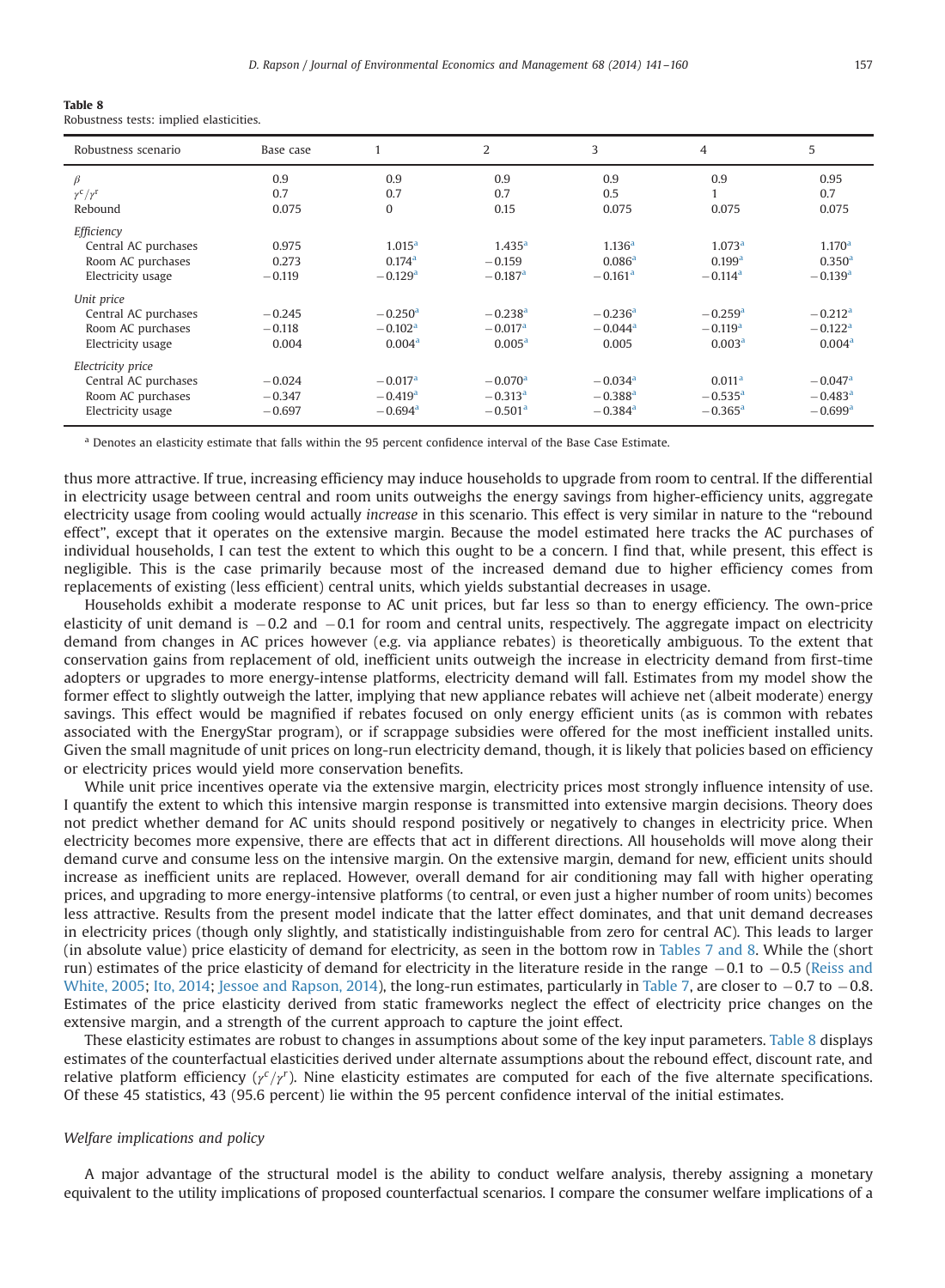#### <span id="page-17-0"></span>Table 9

| Unconditional choice probabilities - observed and predicted. |  |  |  |  |  |
|--------------------------------------------------------------|--|--|--|--|--|
|--------------------------------------------------------------|--|--|--|--|--|

| Year | No purchase |           | Buy room AC |           |          | Buy central AC |  |
|------|-------------|-----------|-------------|-----------|----------|----------------|--|
|      | Observed    | Predicted | Observed    | Predicted | Observed | Predicted      |  |
| 1990 | 0.922       | 0.883     | 0.031       | 0.060     | 0.046    | 0.057          |  |
| 1993 | 0.926       | 0.895     | 0.020       | 0.041     | 0.054    | 0.064          |  |
| 1997 | 0.921       | 0.889     | 0.023       | 0.032     | 0.055    | 0.079          |  |
| 2001 | 0.904       | 0.897     | 0.025       | 0.026     | 0.071    | 0.077          |  |
| 2005 | 0.878       | 0.896     | 0.047       | 0.025     | 0.075    | 0.079          |  |

Note: Observed and predicted probabilities are calculated using RECS sampling weights. Predicted values are generated using the optimal structural coefficient estimates.

## Table 10

Model fit.

| Behavioral hypothesis | US      |            | US non-CA  |         |            |            |
|-----------------------|---------|------------|------------|---------|------------|------------|
|                       | LogL    | <b>AIC</b> | <b>BIC</b> | LogL    | <b>AIC</b> | <b>BIC</b> |
| Rational expectations | $-3717$ | 7426       | 7471       | $-3517$ | 7027       | 7072       |
| Naïve expectations    | $-3725$ | 7442       | 7487       | $-3554$ | 7100       | 7145       |
| Myopia                | $-7150$ | 14,293     | 14,338     | $-6990$ | 13,973     | 14,018     |
| k                     | 4       | 4          | 4          | 4       | 4          | 4          |
| N                     | 11.261  | 11.261     | 11,261     | 10,491  | 10,491     | 10,491     |

Note: Models differ by the hypothesized nature of consumer expectations (and are thus non-nested), but are parameterized identically.

(consumer-borne) electricity tax to a change in the energy efficiency of AC units available for purchase. The welfare analysis that I present here involves two steps. First I calculate the energy efficiency change that is (consumer) welfare-equivalent to a five percent electricity tax, assuming a utilitarian planner's objective function. To avoid having to make any unnecessary presuppositions about symmetry of the consumer welfare function, I estimate an energy efficiency change that will operate in the same direction as the electricity tax. I find that a 5.0 percent increase in electricity prices is consumer welfare-equivalent to a decrease in energy efficiency of 31.6 percent. The relative magnitude of the efficiency change is due to the different size of affected cohorts: only future AC purchasers are ultimately affected by the efficiency change, whereas all current AC owners are affected by the electricity price increase.<sup>32</sup>

Next, for both the electricity tax and efficiency change, I calculate the compensating variation – the monetary transfer required to return households to their original base case utility. [Table 11](#page-18-0) presents the compensating variation for the five percent electricity price increase and 31.7 percent energy efficiency decrease. The median (mean) compensating variation is \$316 (\$477) for the energy efficiency decrease and \$160 (\$250) for the electricity tax.

It is noteworthy that these numbers are not identical. One explantation for the difference is households' ability to adjust the intensive margin in response to the tax, but not to the efficiency change. Buyers of new AC units will be worse off with a decrease in efficiency, and permanently so, since their marginal cost per BTU of cooling acts is now permanently higher. Further, the increase in the cost per BTU to AC purchasers due to the efficiency change is much more so than with a five percent electricity price increase. All AC users are affected by changes in electricity prices (creating a broad base), while only some are affected by efficiency changes (just much more intensely).

An analogous line of reasoning offers insights into the consumer welfare effects of an electricity tax versus energy efficiency standards. Ceteris paribus, efficiency standards will benefit consumers, while an electricity tax acts in the opposite direction. Costs of compliance to the efficiency standards would be incurred on the supply side (though the burden would be shared based on the relative price elasticities of demand and supply). Since the model presented here includes only the simplest supply side (exogenous), a full exploration of these general equilibrium welfare effects is left to future work.

## Conclusion

This paper examines how changes in attributes of energy-consuming durable goods affect the timing of purchase. Contrary to conventional wisdom, results indicate that consumers are forward-looking, and that expected future operating costs are a meaningful determinant of unit demand. The major difference between the model used in this study and that of counterparts in the literature is the role of consumer expectations. Here I explicitly allow consumers to be uncertain about

 $32$  Note that the decrease in efficiency of available AC units is transmitted to all households through their continuation value, since it reduces the utility garnered from potential future AC investment. This, however, is dwarfed by the utility impact on those who actually purchase a unit.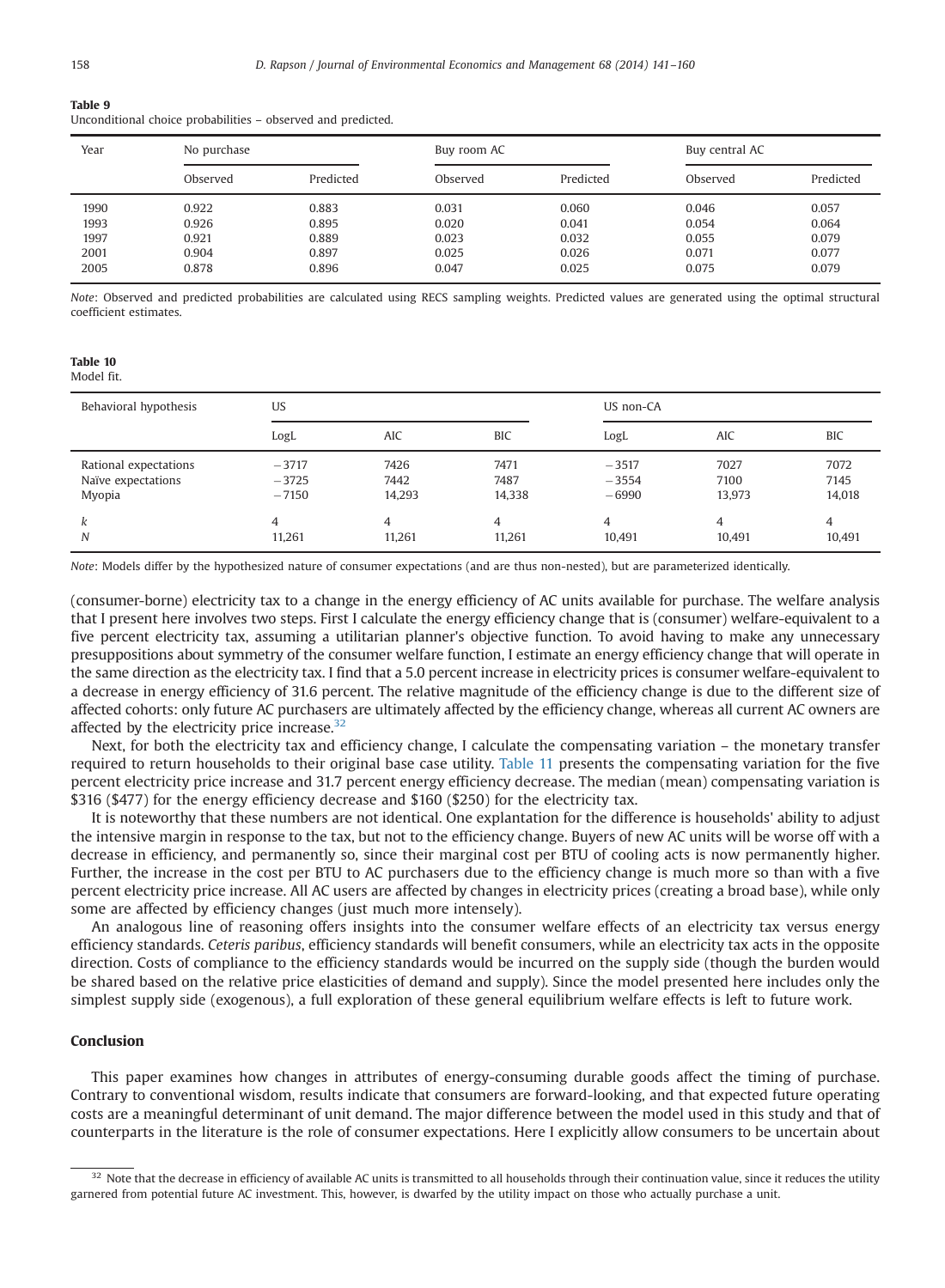<span id="page-18-0"></span>

| Table 11                |  |
|-------------------------|--|
| Compensating variation. |  |

| Statistic      | 5.0 percent electricity price increase | 31.6 percent decrease in market energy efficiency <sup>a</sup> |
|----------------|----------------------------------------|----------------------------------------------------------------|
| Median<br>Mean | \$159.6<br>\$250.2<br>(227.9)          | \$315.9<br>\$476.7<br>(471.8)                                  |

<sup>a</sup> Aggregate consumer welfare-equivalent to a 5 percent electricity price increase. Standard deviations in parentheses.

the path of key product characteristics, whereas all other studies of demand for energy-consuming durables impose more restrictions on the extent of consumer rationality.

The importance of consumer expectations can be seen in two distinct ways after fitting the model to multiple years of the RECS micro-data. First, when examining the nature of consumer expectations, the data fit a rational expectations model more closely than myopia or naïve expectations. Second, counterfactual simulations of changes in key product attributes reveal that consumer demand for air conditioners is more elastic with respect to energy efficiency than the up-front price of the durable.

How these results compare to [Hausman's \(1979\)](#page-19-0) closely related work may be of particular interest to many readers. Despite his portrayal of consumers as more myopic, our findings are not necessarily inconsistent. Each approach sheds light on the relative importance of the trade-off between fixed and variable costs in household production technology, but our models speak to different dimensions. Hausman estimates the revealed tradeoff between up-front and ongoing costs conditional on having decided to purchase, a margin on which my approach is silent. On the other hand, my model sheds light on what product attributes induce a purchase to be made today (versus delaying), and what AC platform (room or central) is chosen. The apparent differences in the way consumers approach tradeoffs in the short run and long run highlight the need for a closer investigation.<sup>33</sup> Nonetheless, this paper contributes in two meaningful ways to the literature. The modeling exercise demonstrates how dynamic consumer behavior can be considered when calculating demand elasticities of durable goods; and the elasticities themselves are also important as inputs into integrated assessment models and other efforts to simulate the long run effects of climate change and adaptation.

An interesting feature of the results in this paper is the lack of equivalence between electricity price and energy efficiency effects on demand for air conditioners. A strictly neo-classical consumer ought to be indifferent between a permanent decrease in electricity prices and an equal increase in energy efficiency. The elasticities implied by the model here reveal consumers who are more responsive to a change in efficiency than a change in electricity price of equal magnitude. While this study provides no direct empirical tests of alternate explanations of this result, it is consistent with consumers viewing electricity price changes as transitory (whereas the model imposes permanence). An alternative explanation is more behavioral; at the time of purchase, electricity price is less salient than energy efficiency, and thus changes in the latter produce larger swings in demand. However, I leave these hypotheses to be tested in future research.

## Acknowledgments

I thank Marc Rysman, Max Auffhammer, Scott Carrell, Randall Ellis, Ken Gillingham, Matthew Harding, Jordi Jaumandreu, Chris Knittel, Laurence Kotlikoff, Michael Manove, Robert Margo, J. Bradford Rice, Jim Sanchirico, Jeremy Smith, and Robert Stavins for their comments. Excellent research assistance during earlier revisions was provided by Tom Blake. This work has also benefited from input by seminar participants at Brown, the Federal Reserve Board, Harvard, HEC Montreal, IIOC, McMaster, Queen's, Stanford, UC Davis, and the UC Energy Institute. Discussions with participants in the Harvard Environmental Economics Program are also appreciated. All errors are my own.

#### Appendix A. Aggregate state transitions

I calculate micro-moments in the RECS data that I then use to match the predicted aggregate state transition probabilities implied by the likelihood estimates. First I determine the fraction of central AC purchases that are replacements. All central AC purchases are either replacements or upgrades from room AC. Comparing the fraction of the population that purchases central in a given period to the change in the fraction of the population that has central at the beginning and end of that period distinguishes between the two types of purchases. Let  $\lambda_t^{+\epsilon}$  represent fraction of the total population purchasing a central AC unit in period t,  $s_t^c$  represent the fraction of all households ending period t with a central unit installed, and  $\mu_t$  be the fraction of households that purchased a central unit as a replacement (i.e. that started period t in the central AC state).

<sup>&</sup>lt;sup>33</sup> A model that combines a realistic framework of consumer expectations with data that includes more cross-sectional detail about durable good attributes would be a nice start, but is unfortunately not possible with the data used in this paper.